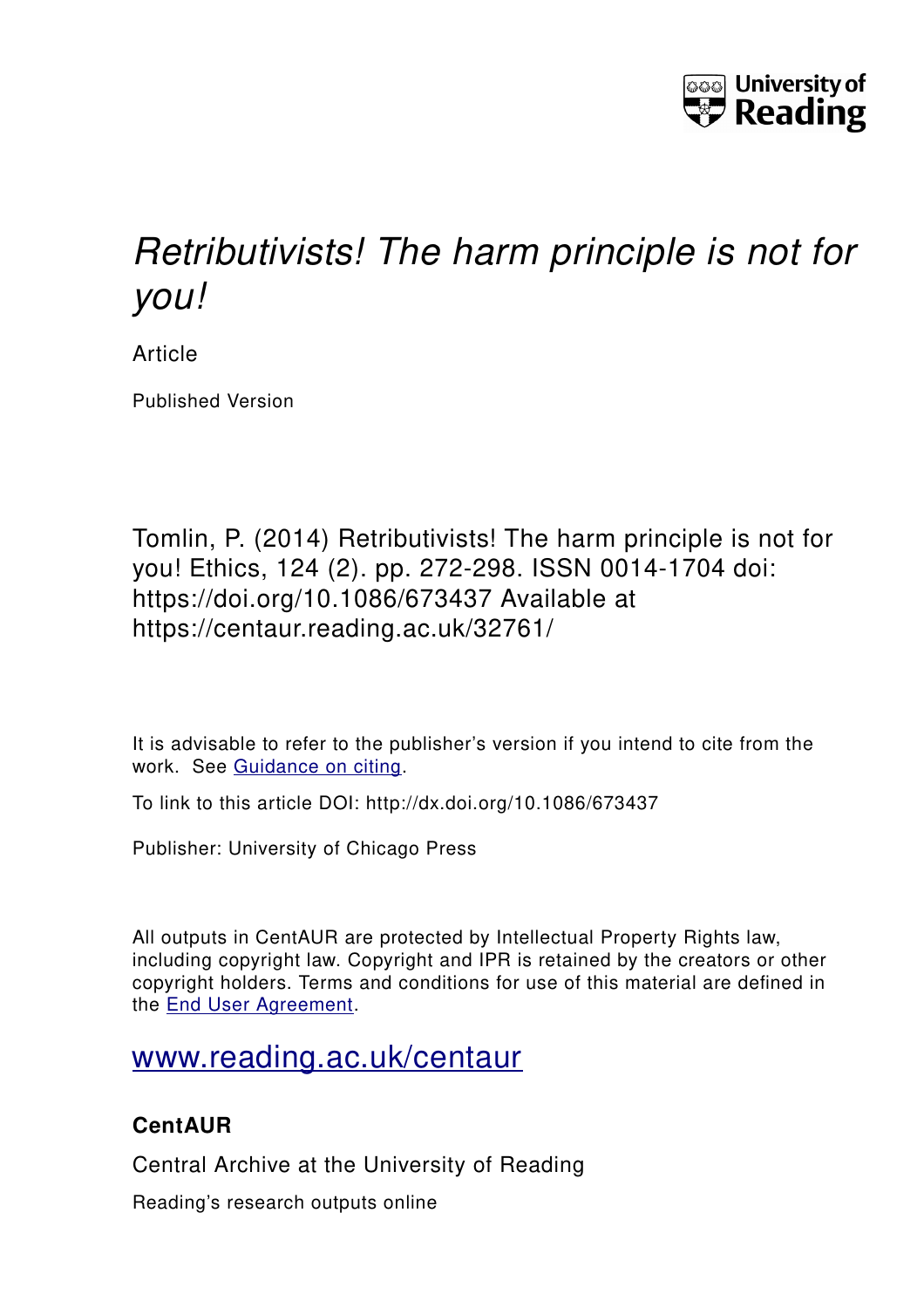## Retributivists! The Harm Principle Is Not for You!\*

## Patrick Tomlin

Retributivism is often explicitly or implicitly assumed to be compatible with the harm principle, since the harm principle (in some guises) concerns the content of the criminal law, while retributivism concerns the punishment of those that break the law. In this essay I show that retributivism should not be endorsed alongside any version of the harm principle. In fact, retributivists should reject all attempts to see the criminal law only through (other) person-affecting concepts or "grievance" morality, since they should endorse the criminalization of conduct that is either purely self-harming or good for somebody and bad for nobody (i.e., Pareto improvements).

## INTRODUCTION

There are, to (over)simplify, two main questions within the philosophy of criminal law: What (if anything) justifies state punishment? And what kinds of conduct (if any) are (or may be made) punishable—what can or should we criminalize? Retributivism is a theory of punishment. In justifying punishment, it focuses our attention not on the future benefits that punishment may bring but rather on past wrongdoing, in virtue of which, so it is claimed, punishment is deserved. The harm principle is a

\* I began thinking about retributivism and its relationship to harm and harm prevention when I worked on the AHRC-funded Preventive Justice project (AH/H015655/1) with Andrew Ashworth and Lucia Zedner. I am grateful to Andrew and Lucia, and to Antony Duff, Keith Hyams, Catriona McKinnon, Victor Tadros, and the editors and referees of Ethics for written comments. The article has benefited from discussion at the University of Warwick and the University of Reading. I should perhaps note, given the subject matter of the article, that I am not a retributivist, or at least not a committed one. But I am interested in the structure and implications of the view, especially for other areas of criminal law theory, and the present article is written in that spirit.

Ethics 124 ( January 2014): 272–298 © 2014 by The University of Chicago. All rights reserved. 0014-1704/2014/12402-0003\$10.00

979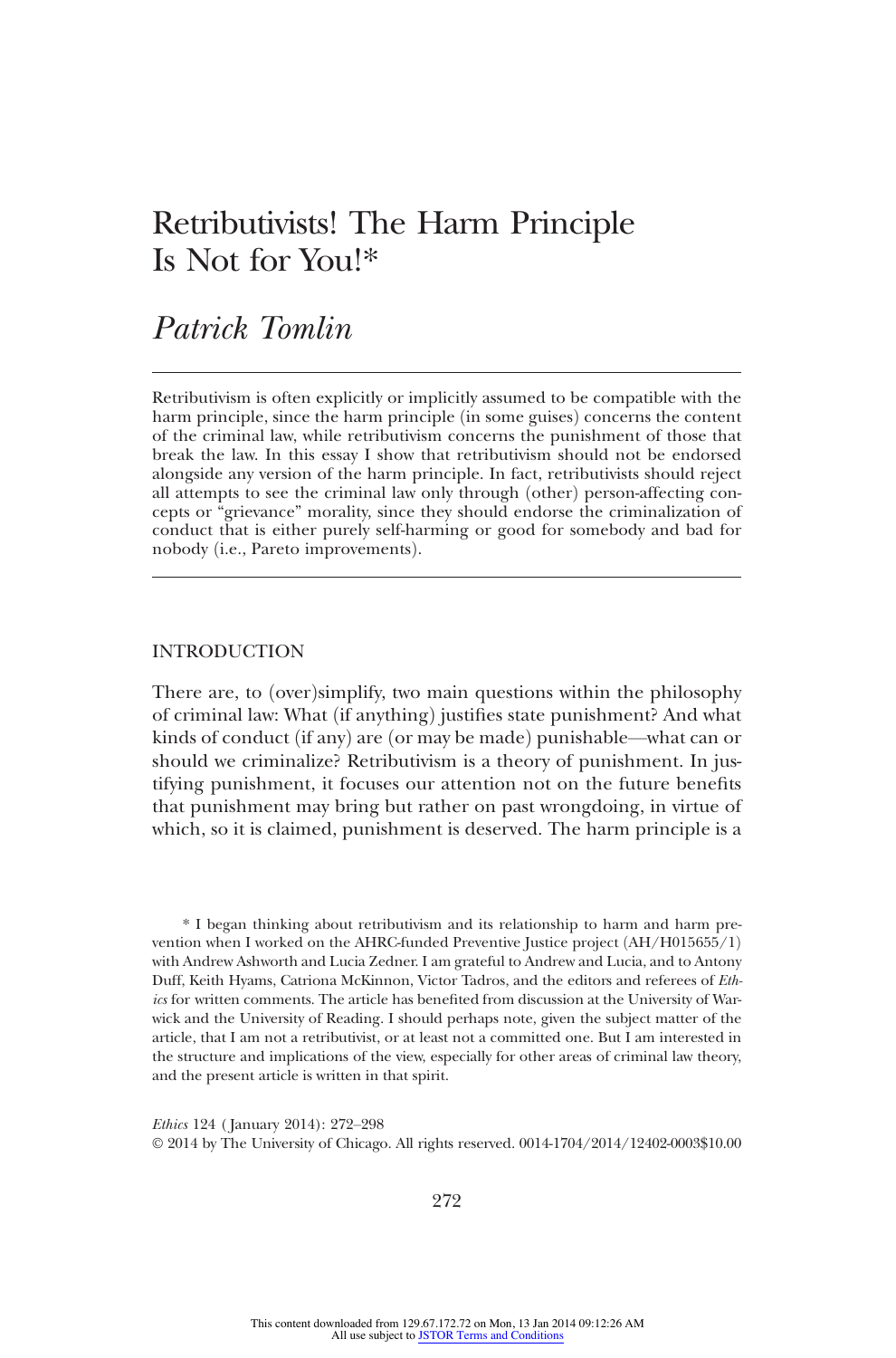popular principle of criminalization.<sup>1</sup> As I will show, there are a variety of ways to understand the harm principle, but each demands that when we enact a criminal law we focus on harmful conduct, conduct that risks harm, and/or the prevention of harm. Since retributivism has been revived in recent years, and since debates concerning the moral limits of the criminal law continue to be conducted through the lens of the Hart-Devlin debate, and Feinberg's account, retributivism and the harm principle are widely accepted positions, and perhaps the dominant positions, within punitive and criminalization theory, respectively.<sup>2</sup>

In this article, I show that these two commonly held positions do not make good bedfellows: retributivists should not accept any version of the harm principle. For some versions of the harm principle, this is because retributivism and the harm principle (or its grounds) are simply logically incompatible. For other versions of the harm principle, this is because, while the positions are logically compatible, the retributivist can only endorse the harm principle at the expense of adopting highly implausible positions concerning the content of the criminal law, denying the criminal law the ability to protect the criminal justice process itself a key element of the rule of law. Furthermore, the positions the retributivist would be required to adopt in order to endorse the harm principle contradict the importance she places on doing retributive justice and the central place that retributive justice occupies within her understanding of the importance and justification of the criminal law. My aim is to show that retributivism and all versions of the harm principle are unattractive in combination.

## RETRIBUTIVISM AND THE HARM PRINCIPLE

If I am able show that retributivists should not accept any version of the harm principle, then this is an important finding: two of the main positions within criminal law theory should not be endorsed alongside one another. By and large, criminalization and punishment theories are discussed in isolation from one another, leading to a latent assumption that we can pick and choose from among theories in either debate without that leading to consequences for our stance in the other. At first blush,

1. Or, at least, it is often thought of as such. I will show below that Mill's harm principle extends far beyond the content of the criminal law.

2. On the rise of retributivism, see David Dolinko, "Three Mistakes of Retributivism," UCLA Law Review 39 (1991–92): 1623–57 at 1623–24; Michael Davis, "Punishment Theory's Golden Half Century: A Survey of Developments from (about) 1957 to 2007," Journal of *Ethics* 13 (2009): 73–100 (although Davis disputes that all the theories that have been called retributive are best thought of as such). As the article proceeds, the number of influential figures in the philosophy of criminal law who have endorsed versions of the harm principle, often alongside retributivism, will become apparent.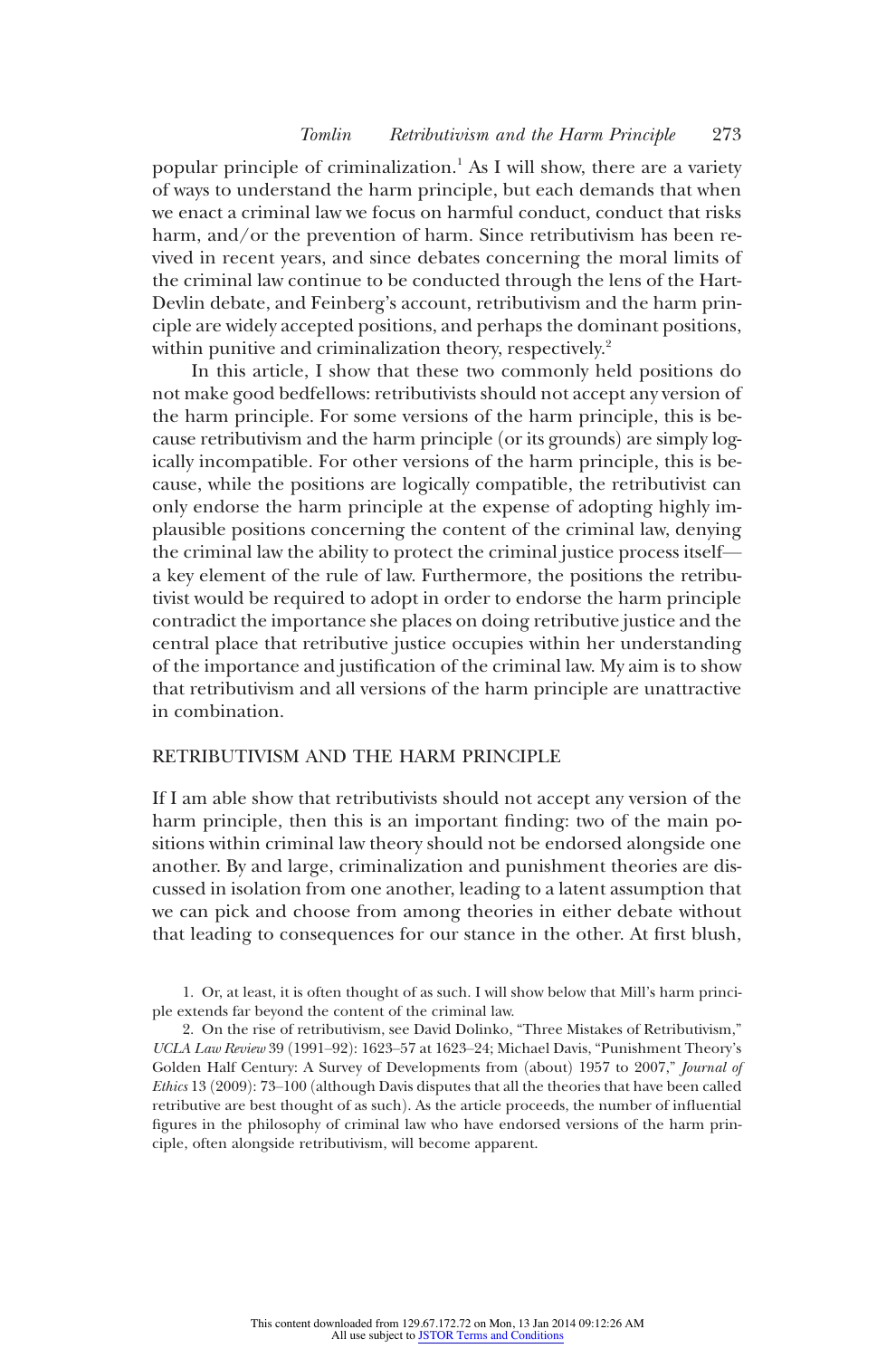this seems correct—retributivism and the harm principle may seem fully independent, as they are theories, or parts of theories, about different things: punishment and criminalization. This point is emphasised by Jean Hampton, who states that "there is no inconsistency between the harm principle and the principle of retribution ... because the harm principle is a theory of the content of legitimate law, and the retributive principle is a theory of punishment for  $($ legitimate $)$  law breakers."<sup>3</sup>

Where these theories have been discussed alongside one another, several theorists have assumed their compatibility or have even argued that they are mutually supporting. Hugo Bedau talks of "two basic retributive principles:  $(1)$  the severity of the punishment must be proportional to the gravity of the offence, and  $(2)$  the gravity of the offence must be a function of fault in the offender and the harm caused to the victim,"4 suggesting that only harmful conduct is to be punished. Similarly, Robert Nozick claims that deserved punishment is a function of harm (done or intended) and the responsibility of the offender.<sup>5</sup> Hampton believes that the two positions support one another, arguing that both "rights-based" liberalism and retributivism have a similar basis. "Indeed," she writes, "it is surely no accident that the clearest proponent of retribution in philosophical history, namely Kant, is also one of the most ardent supporters of the liberal conception of the state." According to Hampton, Kant's view is one in which retributive punishment "is properly responsive to [violations of those individual rights that are also part of the moral foundation for the harm principle. Such a view makes the philosophical foundations of the harm principle and retribution not only consistent, but also mutually supportive."6

Yet, as I shall show, they are neither compatible in a package that is attractive, nor are they mutually supporting. This is not simply a matter of theoretical importance: some countries—for example, Finland and Sweden—have a legal culture which explicitly embraces both the harm

3. Jean Hampton, "How You Can Be Both a Liberal and a Retributivist," Arizona Law Review 37 (1995): 105–16, 106. See also Herbert Morris, "Professor Murphy on Liberalism and Retributivism," Arizona Law Review 37 (1995): 95-104.

4. Hugo Adam Bedau, "Classification-Based Sentencing: Some Conceptual and Ethical Problems," New England Journal of Criminal and Civil Confinement 10 (1984): 1–26, 13. Michael Davis uses this claim as the starting point for his rejection of harm as a central concept for retributivism in his "Harm and Retribution," Philosophy and Public Affairs 15 (1986): 236–66.

5. Robert Nozick, Anarchy, State and Utopia (New York: Basic Books, 1974), 60–62. Nozick was later happy for H in his  $r \times H$  formula (where r is responsibility) to stand for "the wrongness or harm, done or intended, of the act" (Philosophical Explanations [Cambridge, MA: Harvard University Press, 1981], 363). The later Nozick leans toward the "wrongness" formulation (388–89) but does not reject the "harm" formulation and remains committed to the idea that all punishment-worthy action must have a victim.

6. Hampton, "How You Can Be," 115.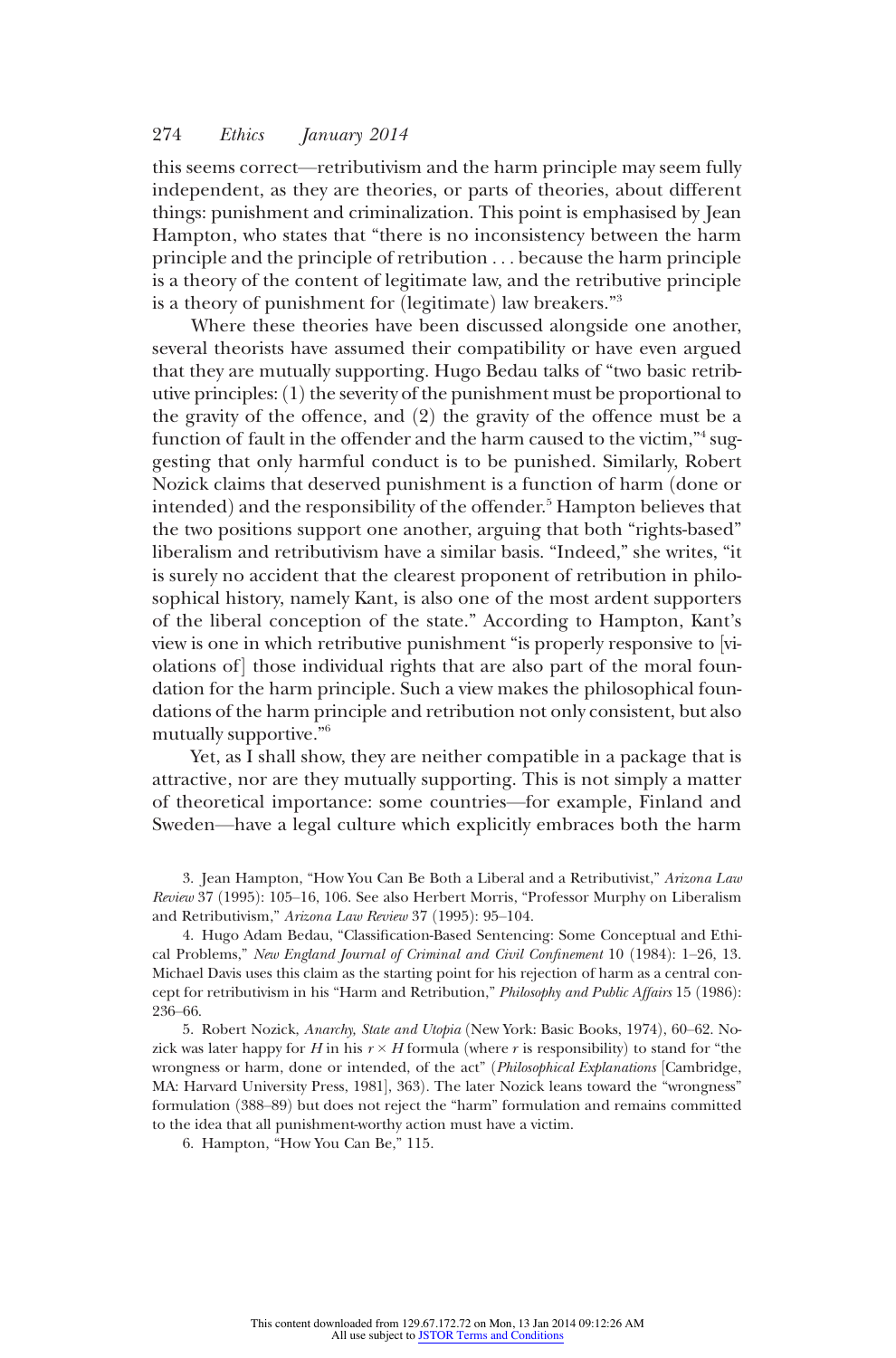principle and retributivism (in that all criminal punishments must be in proportion to the harmfulness of the conduct).<sup>7</sup>

Some retributivists have resisted a harm-focused theory of criminalization. Yet nobody, so far as I know, has argued directly from the retributivist theory of punishment to the rejection of the harm principle in the way that I do here. The typical strategy is to show the retributivist some kinds of conduct which she will, it is hoped, believe warrant punishment but which cannot be criminalized according to the harm principle.8 My argument, in contrast, is based on the harm principle's incompatibility with the value of retributive justice itself.9 My claims are either claims of logical incompatibility or involve pointing to substantive criminal laws which we endorse, and which the retributivist must defend on the grounds of protecting the value of retributive justice, but which the harm principle would disallow. Therefore, my arguments are less easily brushed off by harm-focused retributivists. While such a retributivist may simply deny that dwarf tossing,<sup>10</sup> the desecration of graves, or the destruction of species $11$  represent the kinds of wrongdoing that should attract the interest of the criminal law, she cannot deny the value of retributive justice, nor can she deny that that value is properly a concern of the criminal law. Ex hypothesi she has affirmed that value and has accepted that our states should use the criminal law and the criminal justice system to pursue that value.

In showing a deep incompatibility between retributivism and the harm principle, my argument represents a narrower but deeper contribution to the assessment of the harm principle than some recent critiques of it. It is narrower because it shows an incompatibility with a specific group of theories of punishment, which, while popular, are controver-

7. Essentially, the Swedish and Finnish sentencing regulations are legal instantiations of Nozick's formula (see n. 5 above). Andrew von Hirsch, Censure and Sanctions (Oxford: Clarendon, 1993), 90–91. I am grateful to Magnus Ulvang for discussion here.

8. See, e.g., Davis, "Harm and Retribution"; R. A. Duff, "Towards a Modest Legal Moralism," Criminal Law and Philosophy (forthcoming); Michael S. Moore, Placing Blame (Oxford: Clarendon, 1997), chap. 16.

9. Jeffrie Murphy offers a different argument for the incompatibility of retributive justice and the harm principle, claiming that the retributivist's commitment to punishing more for certain mental states experienced during harmful conduct reveals her to not only be concerned with harm, thus revealing a deep incompatibility between retributivism and the harm principle. I don't have the space to discuss Murphy's views in detail here, but I find them unpersuasive for reasons articulated, in particular, by Herbert Morris. See Jeffrie G. Murphy, "Legal Moralism and Liberalism," Arizona Law Review 37 (1995): 37–93, and "Legal Moralism and Retribution Revisited," Criminal Law and Philosophy 1 (2007): 5-20; Morris, "Professor Murphy on Liberalism and Retributivism."

10. Duff, "Towards a Modest Legal Moralism."

11. Moore, Placing Blame, 646.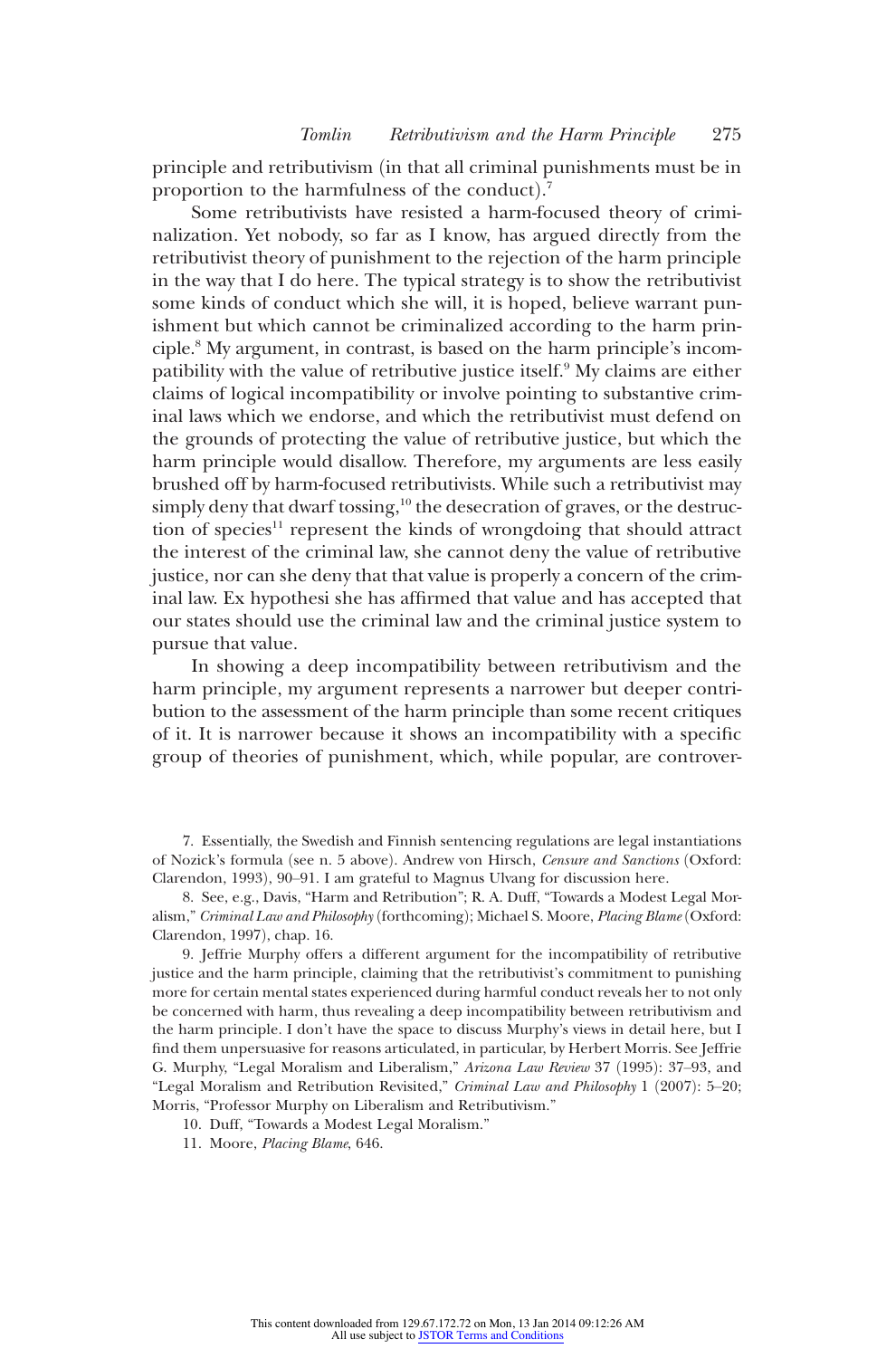sial, and therefore I am only able to show that the harm principle should be rejected if one is a retributivist. It is left open whether we ought to reject retributivism or the harm principle—but one or the other must be rejected. The argument is deeper, however, because if we wish to be, or remain, retributivists, then the argument presented will lead us much further afield from the harm principle than those who reject the harm principle often point us. I do not try to show merely that a retributive criminal law should expand its scope to include conduct that negatively affects other people in nonharmful ways, and therefore the argument does not point the staunch retributivist toward an additional or alternative personaffecting concept with which to limit criminalization—something (like offense or sovereignty) that is like harm but not harm.<sup>12</sup> Rather, retributivists, I claim, should reject all views of the criminal law that try to see it purely through the lens of "(other) person-affecting (political) morality."

## RETRIBUTIVISM

Since I want to argue that the harm principle is incompatible with the value of retributive justice, I should say something about what this value is and how I understand it. Retributivism is a theory of punishment: it seeks to justify the normally impermissible treatment of individuals that comprise state punishment. There are many different types of retributivism,<sup>13</sup> but in justifying punishment all give a starring role to the concept of desert. According to R. A. Duff there is a "core retributivist thought: that what gives criminal punishment its meaning and the core of its normative justification is its relationship, not to any contingent future benefits that it might bring, but to the past crime for which it is imposed."14 Elsewhere Duff writes that retributivism "justifies punishment in terms not of its contingently beneficial effects but of its intrinsic justice as a response to crime; the justificatory relationship holds between present punishment and past crime, not between present punishment and future effects."15To begin our discussion, any theory can be considered retributivist if it endorses this principle:

12. For critiques which take this tack, see Joel Feinberg, Offense to Others (New York: Oxford University Press, 1985); Arthur Ripstein, "Beyond the Harm Principle," Philosophy and Public Affairs 34 (2006): 215–45; Victor Tadros, "Harm, Sovereignty, and Prohibition," Legal Theory  $17$   $(2011)$ :  $35-65$ .

13. John Cottingham, "Varieties of Retribution," Philosophical Quarterly 29 (1979): 238– 46; Nigel Walker, "Even More Varieties of Retribution," Philosophy 74 (1999): 595-605.

14. R. A. Duff, "Retrieving Retributivism," in Retributivism: Essays on Theory and Policy, ed. Mark D. White (Oxford: Oxford University Press, 2011), 3–24, at 3.

15. R. A. Duff, Punishment, Communication and Community (Oxford: Oxford University Press, 2000), 19-20.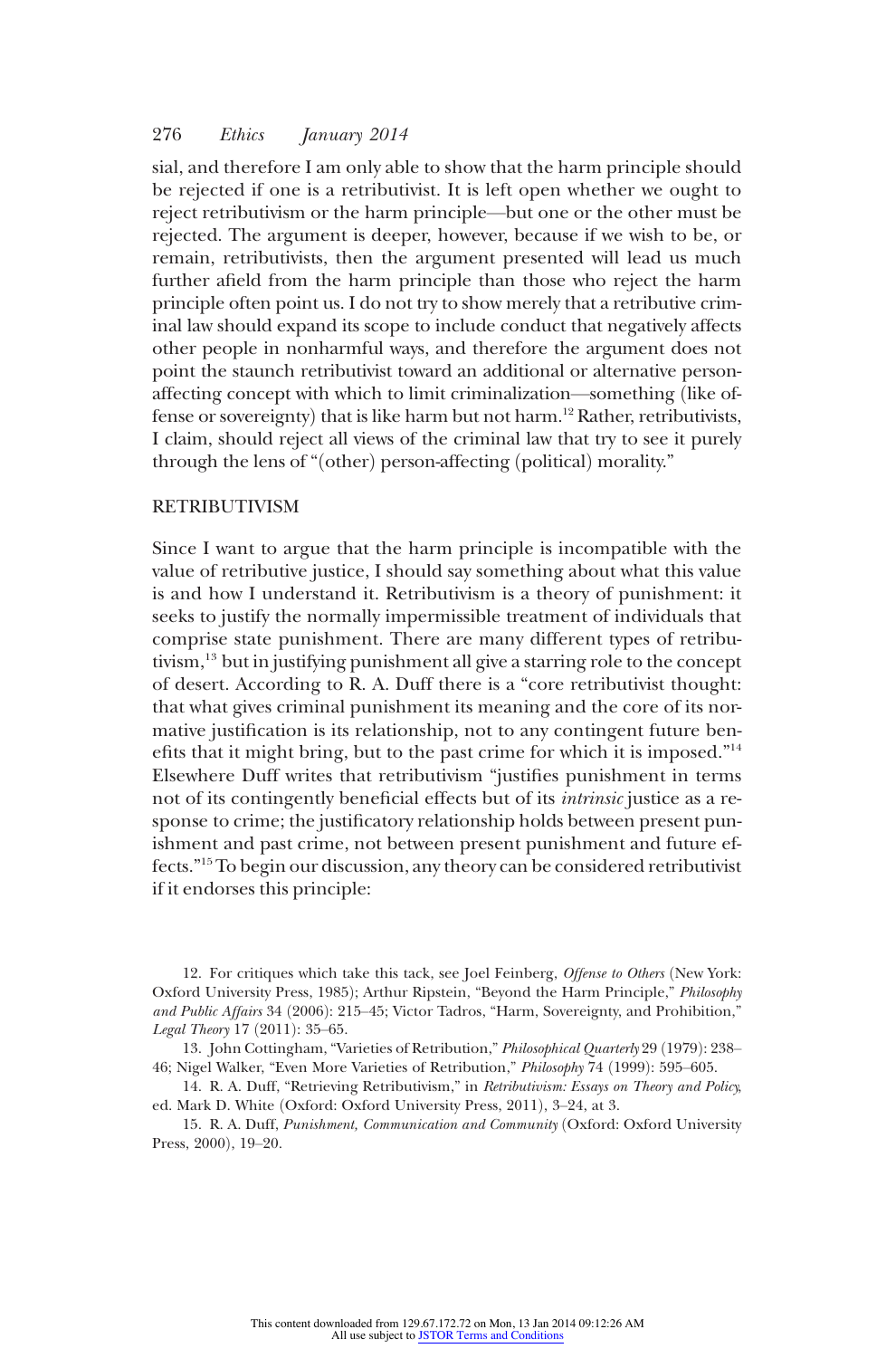The Retributive Principle: the state is (at least sometimes) justified in imposing punishment on past wrongdoers, even when punishing them will not prevent harm.

This may be both under- and overinclusive in terms of philosophers' selfdescriptions as "retributivist."16 For now, let us focus on the kind of "pure" retributivism as described by Duff (where preventive concerns play no role in the justification of punishment) and articulated by the Retributive Principle (which is a little less restrictive, as harm prevention is simply not a necessary condition of punishment, such that justified punishment which does not prevent harm is a conceptual possibility).<sup>17</sup> I will later show how anybody who endorses comparative proportionality in punishment should reject the harm principle, bringing more (perhaps all) self-identified retributivists within the scope of the article.

In deciding whether to punish the most serious crimes  $(e.g.,$  murder), retributivists as described by the Retributive Principle will not need to know whether punishing the offender will prevent or deter future crimes—the importance of retributive justice (giving the offender the punishment he deserves) is, at least sometimes, enough to make punishment all-things-considered warranted, even in the absence of harm prevention. This will include the simple "because they deserve it" retributivism exemplified by Michael Moore<sup>18</sup> and retributivists who appeal to "fair play" considerations in justifying punishment.<sup>19</sup>

The Retributive Principle straddles both what I will call "telic" and "deontic" retributivism.<sup>20</sup> The telic retributivist's foundational belief is that when we punish people because they deserve it, we make things (in one way) better—retribution is good. The deontic retributivist's founda-

16. For example, it could include moral education theories, communication theories, and threat-based theories, provided that moral education, communication, or the realization of the threat are (at least sometimes) recommended even when doing so will not prevent harm. It excludes "retributivists" who see harm prevention as a necessary condition of punishment.

17. It is worth noting that the Retributive Principle differs from (and is more demanding than) the Retributivist Belief, around which I base my "Time and Retribution," Law and Philosophy (forthcoming), http://link.springer.com/article/10.1007%2Fs10982 -013-9196-z.

18. Moore writes that "punishing the guilty achieves something good—namely, justice—and  $\ldots$  reference to any other good consequences is simply beside the point" (Plac $ing$  Blame,  $111$ .

19. See, e.g., John Finnis, "The Restoration of Retribution," Analysis 32 (1972): 131–35; Herbert Morris, "Persons and Punishment," Monist 52 (1968): 475-501; Jeffrie Murphy, "Marxism and Retribution," Philosophy and Public Affairs 2 (1972): 217-43; Richard Dagger, "Playing Fair with Punishment," Ethics 103 (1993): 473–88; Davis, "Harm and Retribution."

20. Mitchell N. Berman, "Two Kinds of Retributivism," in Philosophical Foundations of the Criminal Law, ed. R. A. Duff and Stuart P. Green (New York: Oxford University Press,  $2011$ ).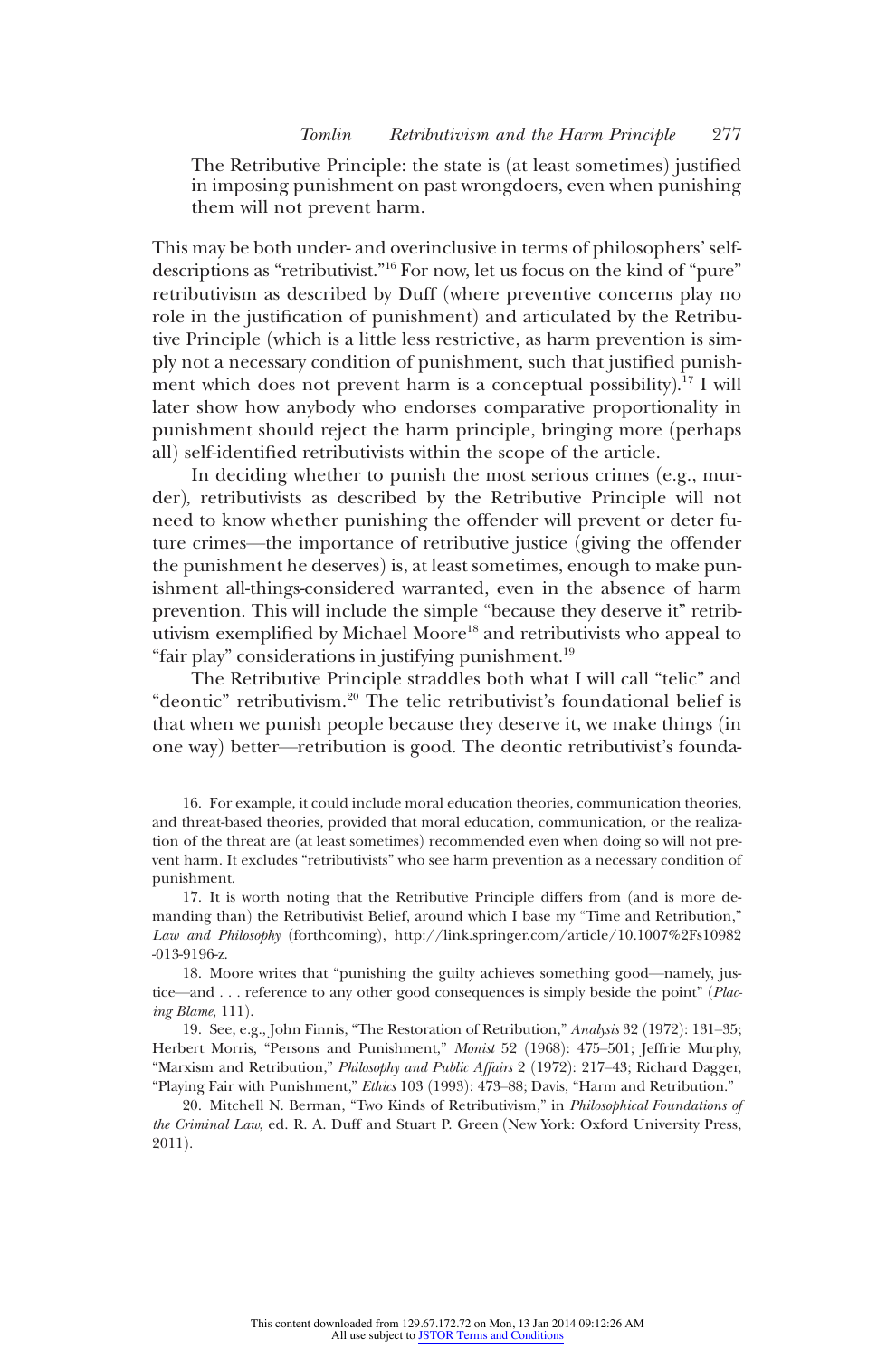tional claim is that we ought to punish those who deserve it, and this claim need not rest on a claim about value.

The Retributive Principle also captures "moral" and "legal" retributivists alike.<sup>21</sup> Moral retributivists believe that the wrongdoing described in the Retributive Principle is moral wrongdoing and that at least some moral wrongdoing is pre-institutionally defined. Legal retributivists believe that the wrongdoing in question is doing something that is criminally prohibited. Some legal retributivists may straightforwardly reject the harm principle. Since they believe that legally defined wrongdoing warrants punishment, if they also believe that the legislature has a free hand over what it makes criminal (and thus justly punishable), then the legal retributivist has already rejected the harm principle (and indeed any substantive principle) as a principle of criminalization. However, the legal retributivist may believe that while just punishment is connected to de facto criminalization, there are nevertheless moral limits on de jure criminalization. This kind of legal retributivist may be tempted to accept the harm principle as one such limit. I will show why she would be wrong to do so.

## HARM PRINCIPLES

The harm principle is often presented as a theory (or, at least, one necessary condition) of criminalization: it explains what the criminal law should proscribe (or, at least, what it should not). It is a position closely identified with liberalism. According to A. P. Simester and Andreas von Hirsch, it is "a familiar tenet of liberalism that the state is justified in intervening coercively to regulate conduct only when that conduct causes or risks harm to others,"<sup>22</sup> while Herbert Morris insists that "A liberal believes that the only legitimate function of criminal law is to prevent private and public harms. This captures liberalism's attachment to the socalled 'Harm Principle.'"<sup>23</sup> Jean Hampton approvingly describes Joel Feinberg's position as being one in which "what makes a state 'liberal' is ... its rejection of the idea that any enforcement of moral behaviour should include punishment of immoral behaviour which nonetheless has no victim other than the offender himself."<sup>24</sup>

To put one issue to one side: I do not conceive of the debate concerning the harm principle and the criminal law as a debate about whether or not the criminal law should enforce morality, even though it

<sup>21.</sup> I am grateful to an Ethics referee for encouraging me to make this distinction.

<sup>22.</sup> A. P. Simester and Andreas von Hirsch, Crimes, Harms and Wrongs (Oxford: Hart,  $2011$ ,  $35.$ 

<sup>23.</sup> Morris, "Professor Murphy on Liberalism and Retributivism," 95.

<sup>24.</sup> Hampton, "How You Can Be," 114–15.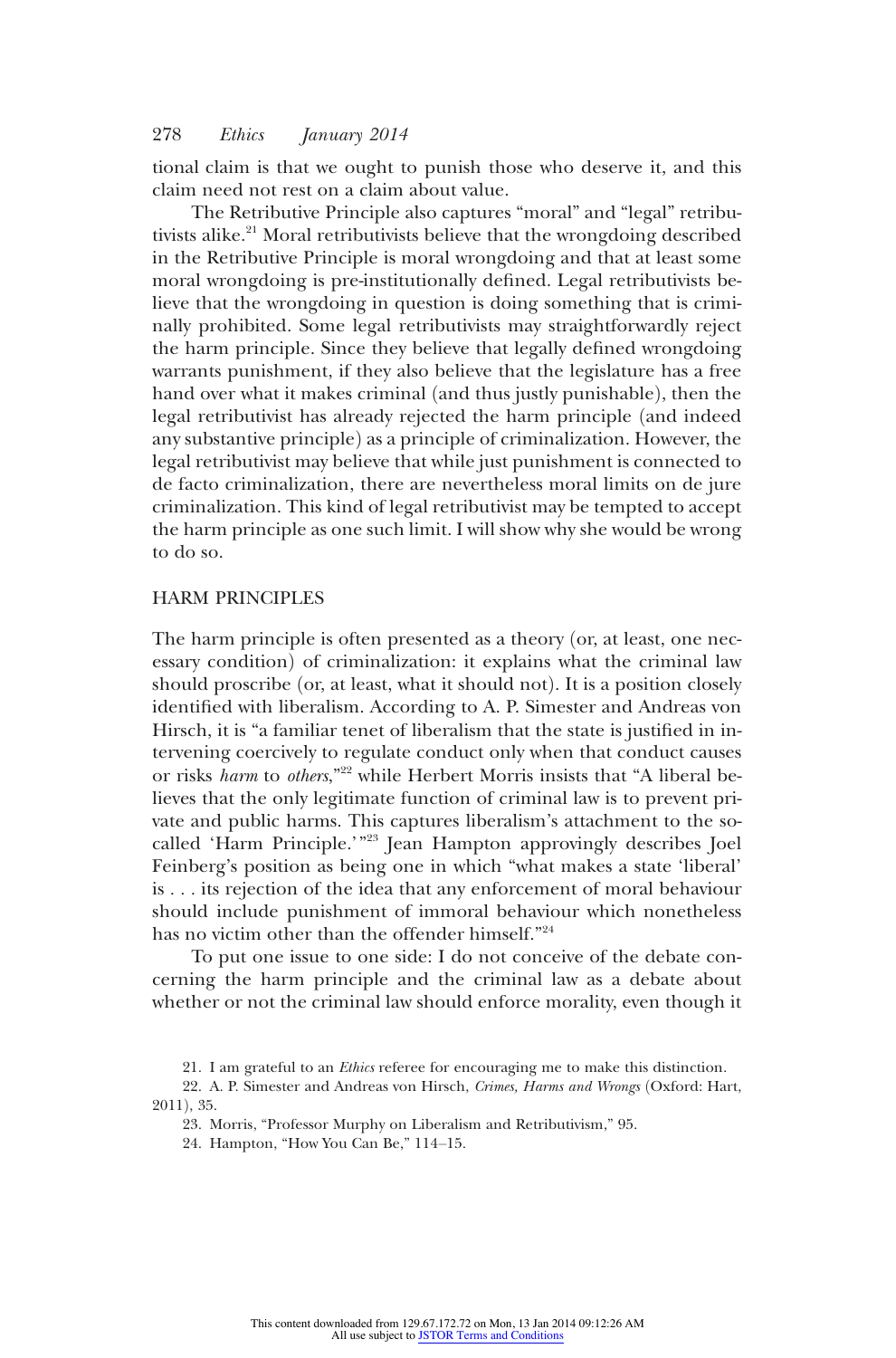is sometimes understood in those terms. It is better conceived of as a debate about what subset of morally wrong conduct we can or should criminalize.25

In this section, I will introduce four different versions of the harm principle. Each tells us, when criminalizing conduct, to focus on harm,  $26$ but the instructions of each version of the harm principle differ importantly thereafter. People often talk about the harm principle as if the principle restricts criminal law to harmful (or potentially harmful) conduct, but not all harm principles (including the famous Millian variant) actually say this. Here I want to show how some related, but importantly different, positions are often run together under the banner of "the harm principle." I will then show, in the sections that follow, that none of these harm principles should be endorsed by retributivists.

When people invoke "the harm principle" they (explicitly or implicitly) invoke J. S. Mill. In *On Liberty* Mill famously declares that:

Mill's Harm Principle  $(HP_1)$ : "the only purpose for which power can be rightfully exercised over any member of a civilized community, against his will, is to prevent harm to others."<sup>27</sup>

There are two important factors to note about Mill's Harm Principle from a criminalization perspective, which make it importantly different from a principle which restricts criminal law to harmful behavior. The first is that it is not offered as a principle only, or even primarily, for the criminal law. It is offered as a necessary condition of, and the only legitimate purpose of, any exercise of coercive power, which includes all state action and many types of nonstate action as well.<sup>28</sup> The second thing to note is that it focuses not on harmful (or harm-risking) conduct

25. See Joel Feinberg, Harmless Wrongdoing (New York: Oxford University Press, 1988), 155; Hampton, "How You Can Be," 106; Gerald Dworkin, "Devlin Was Right: Law and the Enforcement of Morality," William and Mary Law Review 40 (1999): 927-46; Ronald Dworkin, "Lord Devlin and the Enforcement of Morals," in Taking Rights Seriously (Cambridge, MA: Harvard University Press, 1977), 240–58.

26. Here is an important question about (all versions of) the harm principle: in deciding whether criminalization is justified, does it matter (and, if so, how) why the conduct is harmful? Conduct can be harmful because our states have made it harmful. Neither of the obvious principles—that conduct must simply currently be harmful (regardless of why) or that conduct must be necessarily harmful (and not made harmful by the state)—seem attractive.

27. J. S. Mill, "On Liberty," in On Liberty in Focus, ed. John Gray and G. W. Smith (London: Routledge, 1991), 30.

28. In Mill's liberalism, we are to use the harm principle to decide when to intervene using either legal penalties "or the moral coercion of public opinion" ("On Liberty," 30.). However, with regard to nonharmful or self-harming behavior, we are permitted to remonstrate, reason, persuade and entreat  $(30-31)$ .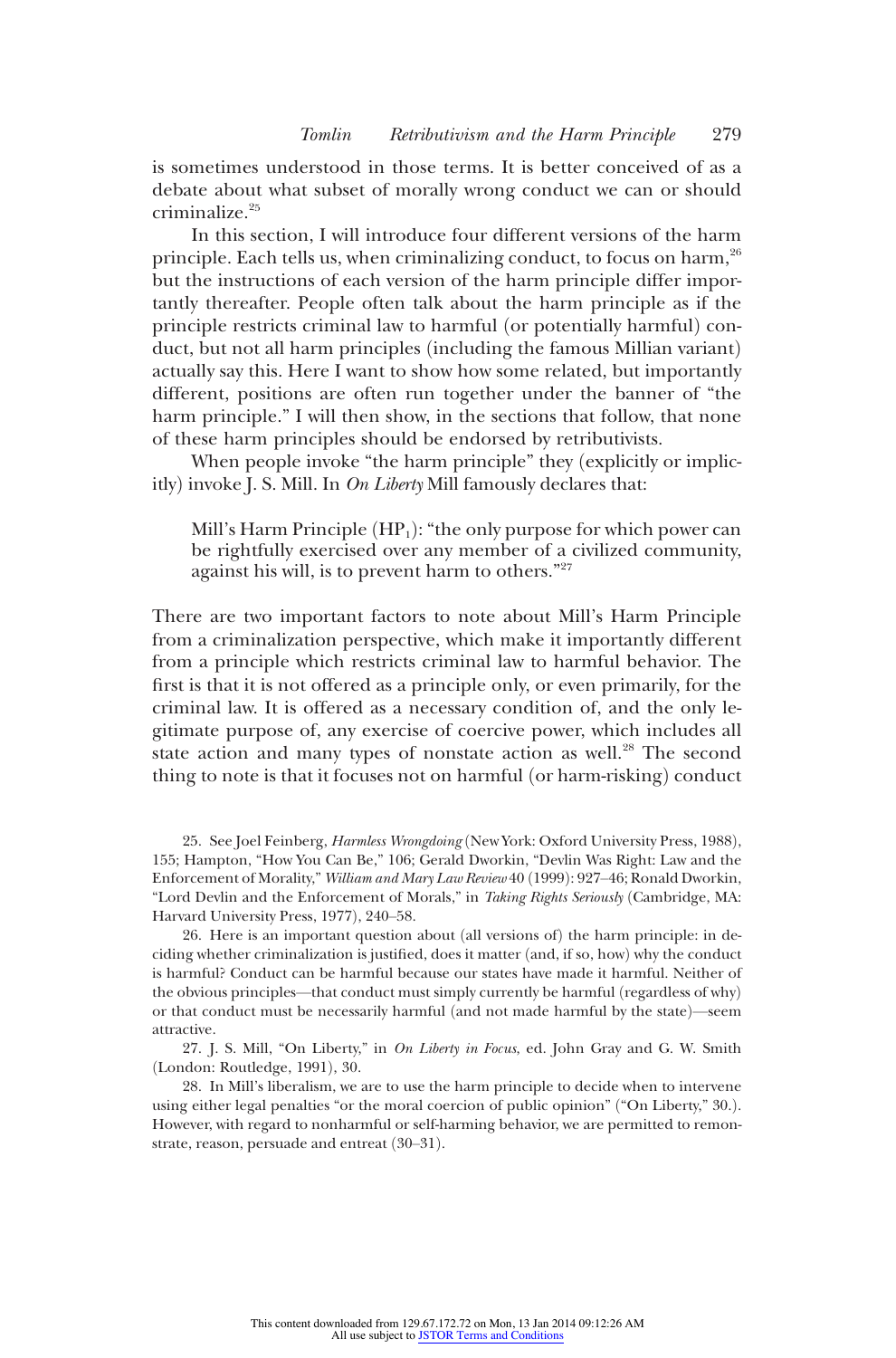but rather the prevention of harm. A third important element of Mill's Harm Principle is that it says that harm prevention is the only purpose for which we may coercively intervene in one another's lives. Therefore it is a version of what Nils Holtug calls "the justification-based version of the Harm Principle."<sup>29</sup> That is, harm (or harm prevention) is seen as central to the purpose of interference, not merely a condition on it.

Mill's Harm Principle differs importantly from how many contemporary commentators in criminal law theory discuss the harm principle. First, most assume it is a principle concerning criminalization.<sup>30</sup> Second, most commentators appear to assume that it limits the criminal law to conduct that is either harmful or risks harm to others. As Duff describes the basic message of the harm principle as understood in the philosophy of criminal law, "only conduct that wrongfully harms or threatens to harm others is a suitable candidate for criminalisation."31

Duff's harm principle contains two elements—in order to be brought within the criminal law conduct must be both wrongful and harmful (or threaten harm). There are two different ways that we may combine these two elements, wrongfulness and harmfulness, within a theory of the moral limits of the criminal law. In the first, the wrong and the harm must be interlinked. This will give a harm principle like this one:

Harmful Wrongs Principle  $(HP_2)$ : the state may criminalize only harmful wrongs—conduct that is both wrong and harmful (or risks harm) to others and is wrong because it is harmful (or risks harm) to others.

Again, this is a "justification-based" version of the harm principle, as harm is not merely a constraint on what we may criminalize but also plays a central role in explaining why we may criminalize the behavior—the crim-

29. Nils Holtug, "The Harm Principle," Ethical Theory and Moral Practice 5 (2002): 357–89, 362. Victor Tadros believes that this is the natural way to interpret the harm principle, arguing that "it is in the spirit of the harm principle to see harm not only as a constraint but also as the primary reason that must be offered by states in favor of criminalizing some conduct" ("Harm, Sovereignty, and Prohibition," 42).

30. See, e.g., Feinberg's version of the harm principle in  $Harm$  to Others (New York: Oxford University Press, 1984), 26. As well as restricting the harm principle to criminalization, Feinberg's principle also downgrades harm prevention from being "the only purpose," past "a necessary condition," to being merely "a reason in support" of criminalization. Since Feinberg separates out harm and offense, I think that retributivists should reject Feinberg's ("bold liberalism") position too, since there are some actions which the retributivist ought to regard as punishable or criminalizable which do not offend or harm others. But see Harmless Wrongdoing, 323–24, where Feinberg admits that perhaps some (unspecified) harmless wrongdoing may be criminalized.

31. R. A. Duff, "Theories of Criminal Law," in Stanford Encyclopedia of Philosophy (2013), http://plato.stanford.edu/entries/criminal-law/.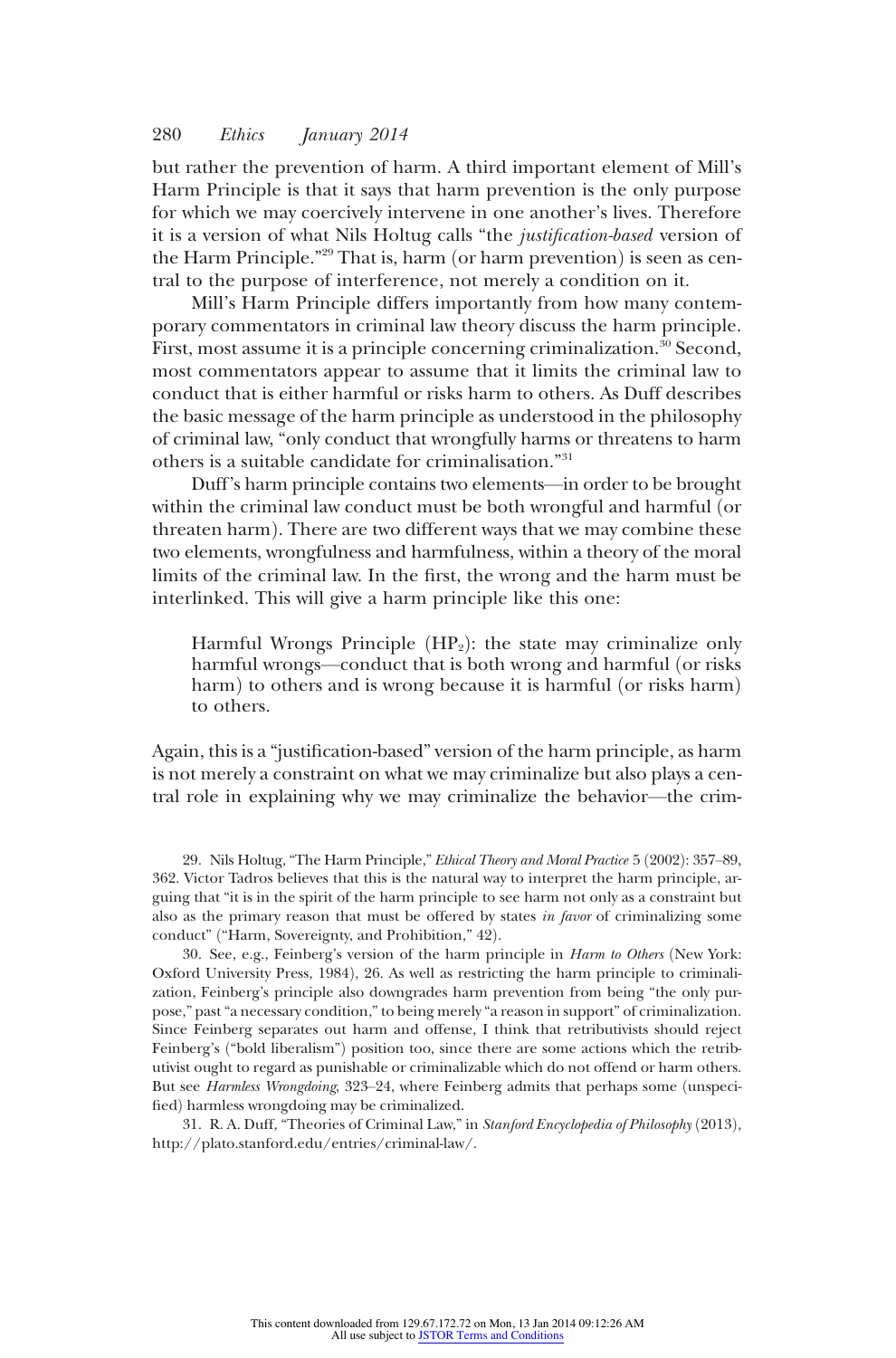inal law, on this view, must focus purely on wrongful action that is related to harm. Hampton and Feinberg argue that the liberal state does not punish victimless immoral behavior, which may suggest that the liberal state should only punish behavior that is immoral in virtue of its having a victim (and, furthermore, a victim who is harmed). This is further suggested by Feinberg's claim that liberals see the criminal law as grounded in a "grievance morality."32 This suggests that not only is the conduct that it is appropriate for the criminal law to prohibit restricted to the harm related, it is its connection to harm that justifies our making it criminal.

Others, however, reject this understanding of the harm principle, and this gives rise to the second way of combining wrongfulness and harmfulness within a theory of criminalization. Simester and von Hirsch, for example, claim that both harmfulness and wrongfulness are necessary conditions of criminalization but that the two need not go together. Wrongs that are wrong independently of harmfulness (harmless wrongs) can be criminalized insofar as the conduct is also harmful or risks harm. Thus Simester and von Hirsch, firm advocates of the harm principle, state that "It is implicit in our analysis that some actions are wrongs prior to, and not in virtue of, any harm ... that they may cause. Indeed, there is a range of important offences where the wrong is not, in the first instance, grounded in any consequential harm."<sup>33</sup> Under such a view of the harm principle, it is harder to see what justifies the harm principle. The Feinbergian argument from a "grievance morality" seems to justify the harm principle as fundamentally connected to the purpose and justification of the criminal law. Under a harm principle according to which harmless wrongs may be criminalized and punished, but only when they are harmful, it is hard to see, especially from a retributivist perspective, why we would restrict the criminal law to harmful or harmrisking conduct only. If the wrong is a candidate for punishment independently of its harmfulness, why should harmfulness be a necessary condition for criminalization and punishment? I will return to these issues below. For now, we can capture this kind of position with this version of the harm principle:

Necessary Condition Harm Principle  $(HP_3)$ : it is a necessary condition of criminalizing conduct that the conduct is harmful (or risks) harm $^{34}$ ) to others.

34. The advocate of  $HP_3$  will owe us an account of what it is to "risk harm" for the purposes of the harm principle (Duff, "Theories of Criminal Law"). At the very least, such an account should rule out "risking harm" as being everything other than conduct that we are certain cannot possibly lead to harm, since the harm principle would then encom-

<sup>32.</sup> Feinberg, Harmless Wrongdoing, 155. See also Hampton, "How You Can Be," 106.

<sup>33.</sup> Simester and von Hirsch, Crimes, Harms and Wrongs, 51.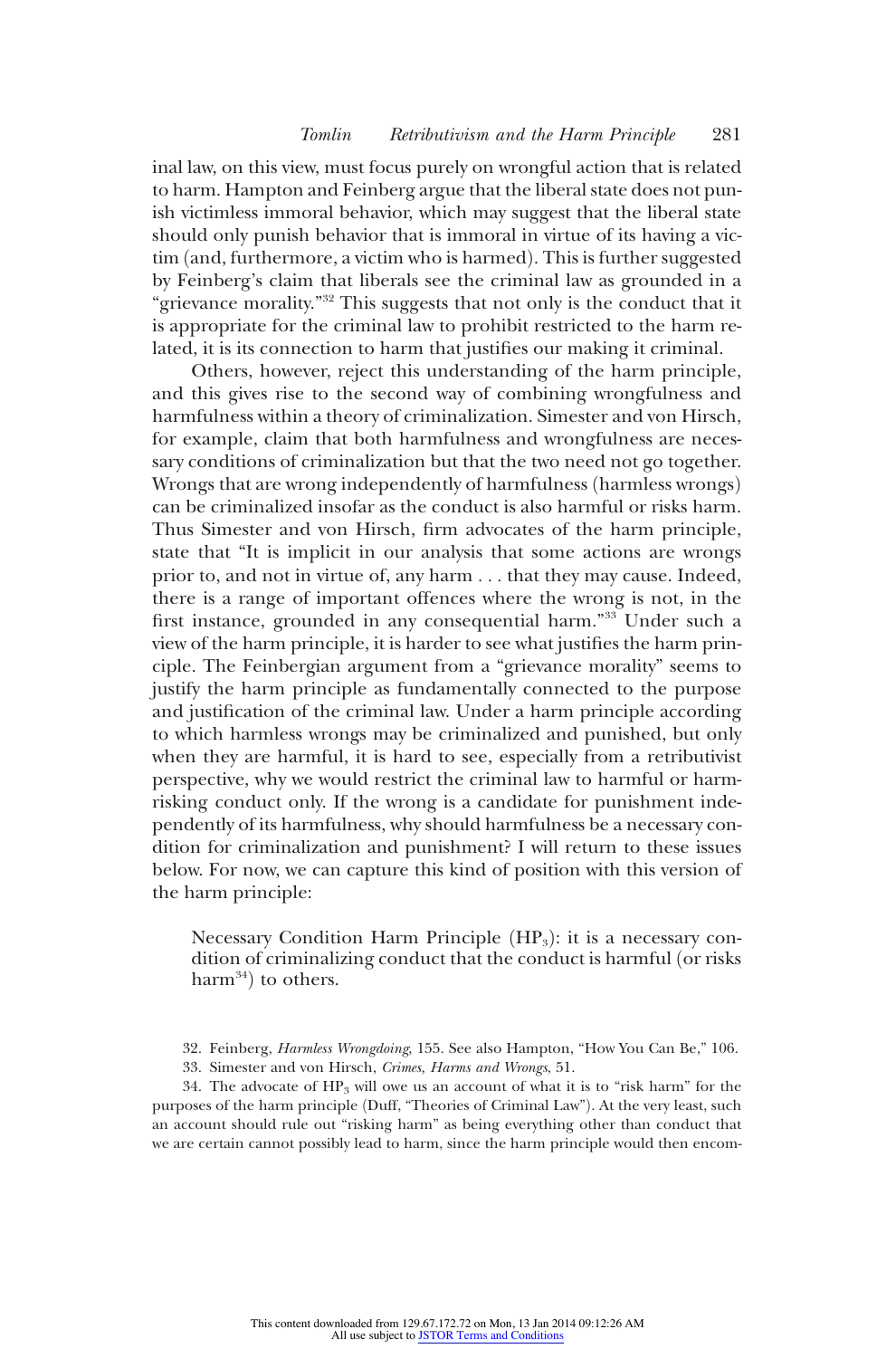Whether we accept the Harmful Wrongs or Necessary Condition version of the harm principle, both principles coalesce around what they leave out, the conduct that they demand must not be criminalized: conduct that is nonharmful (and does not risk harm) to others. I will show below that there is some behavior which the retributivist ought to (and, I conjecture, will) agree is properly criminalizable, even though it is either harmless or purely self-harming.

John Gardner and Stephen Shute, however, argue that conduct need not be harmful or risk harm in order to be criminalized under the harm principle.<sup>35</sup> Gardner and Shute make two key moves in specifying their version of the harm principle. The first, which we have already seen, is that they decouple the wrong that justifies punishment from the criterion of harm. Thus, as Gardner says of a would-be harmless wrongdoer (in this case a "harmless rapist" $36$ ), "This already picks him out as a suitable person to be threatened with punishment (coerced). It is not the job of the harm principle to pick him out again."<sup>37</sup> Gardner and Shute make a second move, developing the harm principle still further away from the intuitive core of harmful wrongs. Not only can harmfulness and wrongness be distinct grounds, they also shift the unit of evaluation for the harm principle ði.e., what it is that needs to be evaluated in terms of its harmfulness) from conduct to legislation. Thus, they make a distinction that Mill himself apparently failed to see. In On Liberty Mill argued, as we have seen, that harm prevention must be the aim of interference. This led Mill to think that harmful or harm-risking conduct would be the focus of interference, such that harmless conduct would be left alone: "the principle of liberty requires liberty of tastes and pursuits ... without impediment from our fellow creatures, so long as what we do does not harm them, even though they should think our conduct foolish, perverse, or wrong."<sup>38</sup> Clearly Mill thought harmless conduct (even if wrongful) to be outside the scope of legitimate coercion.

pass possibly all human action, including stepping out of one's front door, switching on the lights, and so on. See Feinberg, *Harm to Others*, 190–93, 216–17. (For HP<sub>2</sub>, the internal wrongfulness constraint will take care of the level of risk required.)

<sup>35.</sup> John Gardner and Stephen Shute, "The Wrongness of Rape," in a collection of Gardner's essays, *Offences and Defences* (Oxford: Oxford University Press, 2007), 1–32. I am grateful to James Edwards, Victor Tadros, and Malcolm Thorburn for discussion of this version of the harm principle.

<sup>36.</sup> The scare quotes reflect my discomfort with the idea that rape can ever be harmless, and the underlying assumption that harm, by definition, must be consciously experienced. For doubts along these lines, see Tadros, "Harm, Sovereignty and Prohibition," 47–48.

<sup>37.</sup> Gardner, Offences and Defences, 243.

<sup>38.</sup> Mill, "On Liberty," 33.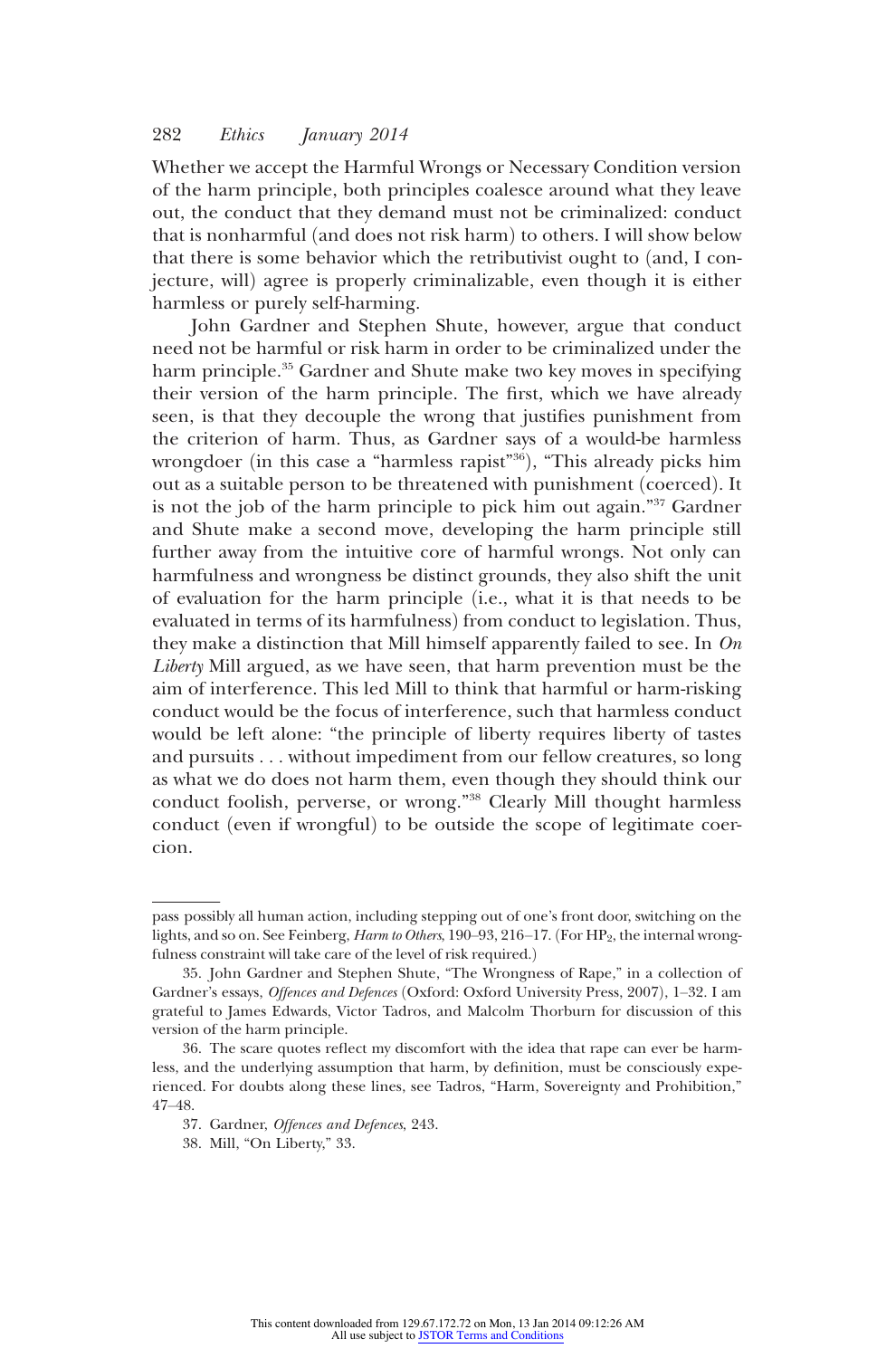In Gardner and Shute's variant of the harm principle, however, harmless conduct can be within the legitimate purview of the criminal law. This is because we do not need to ask whether the conduct is harmful but rather whether criminalizing the conduct will prevent harm: "It is no objection under the harm principle that a harmless action was criminalized, nor even that an action with no tendency to cause harm was criminalized. It is enough to meet the demands of the harm principle that, if the action were not criminalized, that would be harmful.<sup>"39</sup> This will give us a harm principle like this:

The Legislation Harm Principle  $(HP<sub>4</sub>)$ : it is a necessary condition of criminalizing conduct that criminalizing the conduct will prevent harm.

I will now show that those who endorse the Retributive Principle ought to reject all four versions of the harm principle.

## RETRIBUTIVISM AND MILL'S HARM PRINCIPLE (HP1)

It is particularly easy to show that retributivists should reject the original, Millian version of the harm principle.<sup>40</sup> The Retributive Principle countenances punishment even when it will not prevent harm. Consider a murderer, who we know is no longer a danger and whose punishment will not prevent harm to others. According to the Retributive Principle, we can still justly punish him, since he deserves it. This requires interfering with him—punishment is a kind of state interference. Mill's Harm Principle, meanwhile, explicitly rules out state (and indeed nonstate) interference unless doing so prevents harm. Indeed, even if the punishment of the murderer were to prevent some harm, for Mill this is the only reason for which punishment could be pursued, and so considerations of desert could not play a role in justifying interfering with the individual.  $HP<sub>1</sub>$  and the Retributive Principle, therefore, are squarely at odds, both over whether we can interfere when this will not prevent harm, and over whether harm prevention is the only legitimate purpose of intervention.

## RETRIBUTIVISM, THE HARMFUL WRONGS PRINCIPLE  $(HP_2)$ , AND THE NECESSARY CONDITION HARM PRINCIPLE  $(HP_3)$

It is not so straightforward, however, for me to show that retributivists should reject the Harmful Wrongs or the Necessary Condition versions of

<sup>39.</sup> Gardner and Shute, "The Wrongness of Rape," 29, and see further 29–32.

<sup>40.</sup> The tension between backward-looking theories of punishment and forwardlooking liberal concerns is explored in Thaddeus Metz, "How to Reconcile Liberal Politics with Retributive Punishment," Oxford Journal of Legal Studies 27 (2007): 683-705.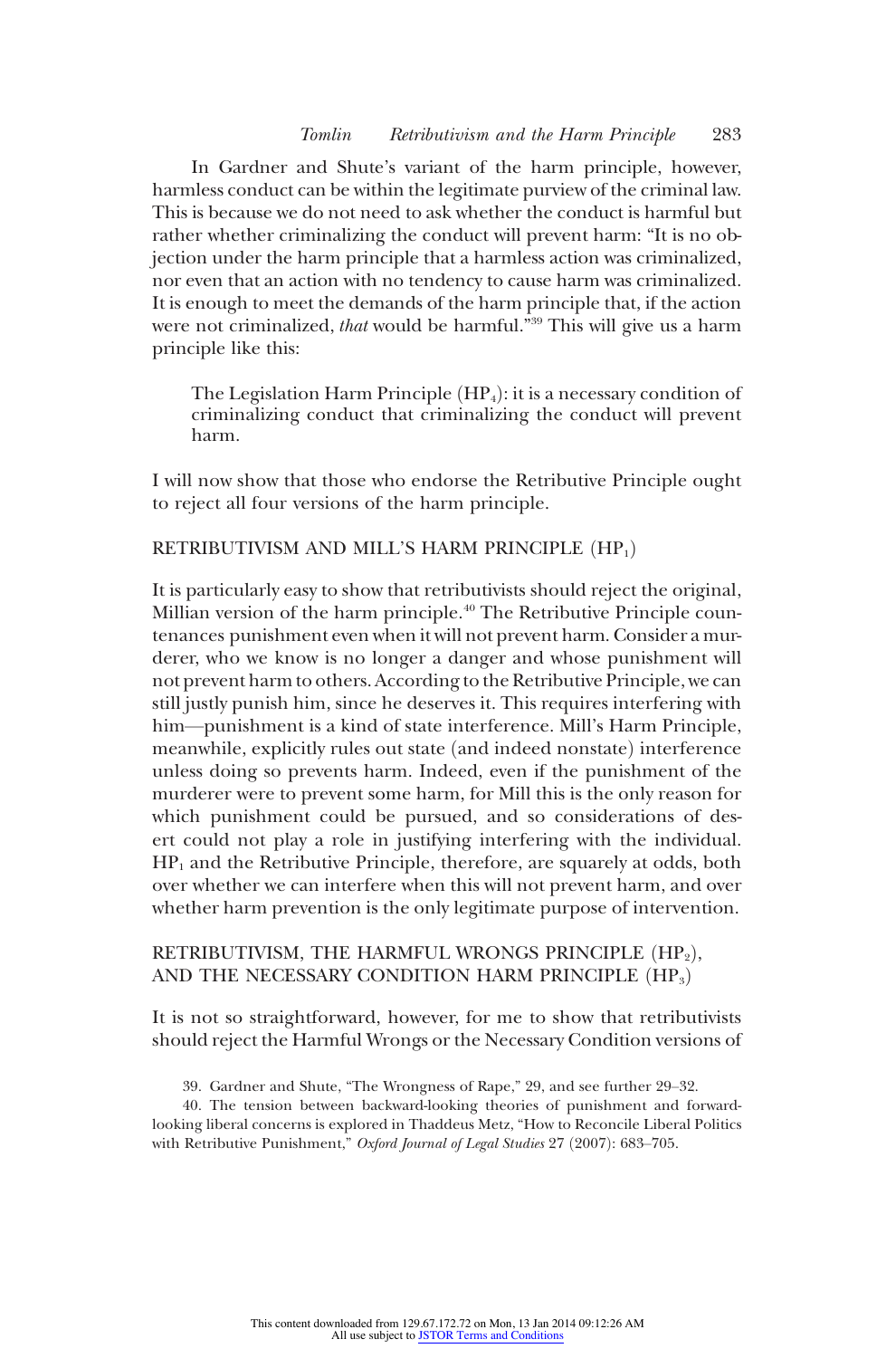the harm principle. This is because, unlike  $HP_1$ , they are logically compatible with the Retributive Principle. Endorsing the conjunction of the Retributive Principle and the Harmful Wrongs Principle simply requires the retributivist to endorse one of the following positions:

- $(P_1)$  Only conduct which deserves (or will deserve<sup>41</sup>) punishment may be criminalized, and only Harmful Wrongs (i.e., conduct that is wrongful because it is harmful or risks harm) deserve punishment.
- $(P_2)$  Only conduct which deserves (or will deserve) punishment may be criminalized, only wrongful conduct deserves punishment, and Harmful Wrongs exhaust wrongfulness.
- $(P_3)$  Only Harmful Wrongs may be criminalized, and only criminalized conduct deserves punishment.

 $(P_1)$  and  $(P_2)$  might be endorsed by the moral retributivist, while the legal retributivist might endorse  $(P_3)$ . In order to get the retributivist to reject  $(P_1)$ – $(P_3)$ , we need to show her a class of conduct that is wrongful and criminalizable, but that is not wrongful in virtue of its harmfulness.

Endorsing the conjunction of the Retributive Principle and the Necessary Condition Harm Principle requires the retributivist to endorse one of the following:

- $(P_4)$  Only conduct which deserves (or will deserve) punishment may be criminalized, and only harmful (or harm-risking) behavior can deserve punishment.
- $(P_5)$  Only conduct which both deserves (or will deserve) punishment and is harmful (or risks harm) may be criminalized. $42$
- $(P_6)$  Only harmful or harm-risking behavior may be criminalized, and only criminalized conduct deserves punishment.

In order to get the retributivist to reject  $(P_4)$ – $(P_6)$  we must show her a class of conduct which she believes deserves punishment, or ought to be criminalized, even though it is harmless or only self-harming.

Consider, now, the body of law which I will call "self-protecting criminal law." This body of law uses the criminal law to protect, and respond to violations of, the criminal justice process itself. Examples of such laws include those that criminalize bribing witnesses, escaping mandated pun-

41. This parenthetical clause allows for conduct that is not morally deserving of punishment in the absence of a criminal law prohibiting it but becomes so deserving once criminalized (e.g., driving on the "wrong" side of the road).

42. This is the position taken in Douglas Husak, Overcriminalization (New York: Oxford University Press, 2008), chap. 2. Although Husak would most likely reject the Retributive Principle (chaps. 3–4), he accepts comparative proportionality and so will be brought within the ambit of the thesis below.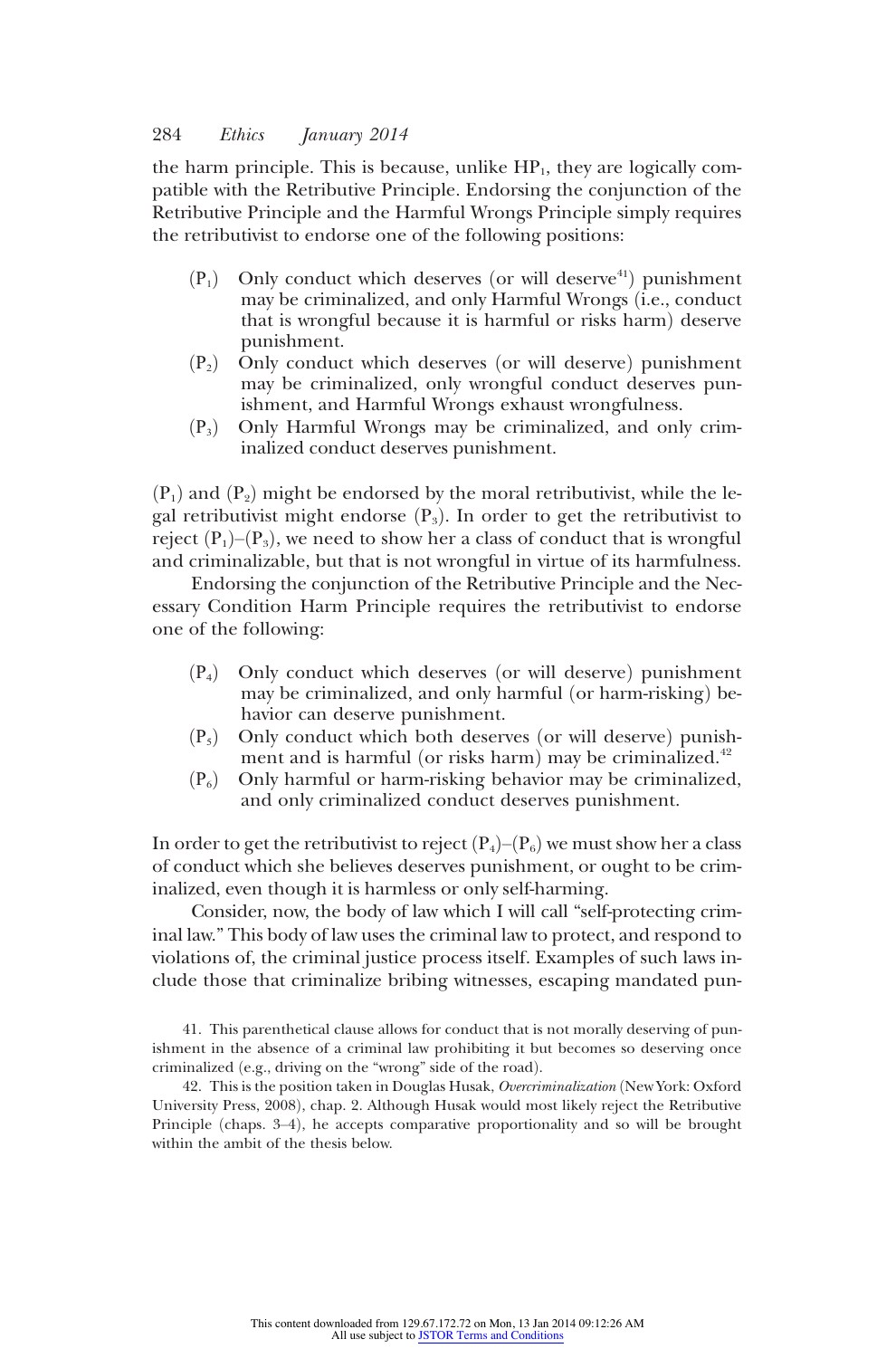ishment, assisting someone to escape mandated punishment and perjury in the criminal trial. The rationale for all of these laws seems to be the protection of the criminal justice process—of ensuring just conviction and punishment. Some conduct proscribed by self-protecting criminal law is not directly harmful: no one is necessarily directly harmed if I accept a bribe and then fabricate testimony which helps a criminal escape punishment.

To help fix ideas, consider the murderer, whose punishment is justified even if it won't prevent harm. So far, this is consistent with both  $HP_2$ and  $HP_3$ , since in murdering someone, they harmed someone and murder is wrongful because it is harmful.<sup>43</sup> Now, imagine that after he is convicted the guards who must transport him to prison pull over to the side of the road, and open the back doors of the van. Off the murderer runs, into the night, never to be seen again. Should such conduct be criminalized and punished? Surely. But the retributivist who accepts this should deny  $(P_1)$ – $(P_6)$  and thus should reject HP<sub>2</sub> and HP<sub>3</sub>. First, consider HP<sub>2</sub>. In order to support HP<sub>2</sub>, the retributivist needs to endorse one of  $(P_1)$ –  $(P_3)$ , which each state that only wrongs that are wrong in virtue of their harmfulness (or the risk of harm) may be criminalized and punished. Is letting the murder go wrong because it is harmful? No. For a start, it may not even be harmful (a point to which I will return below), but even if it were harmful, it surely is not wrong in virtue of its harmfulness. The reason the drivers must not let the man out of the van is because if they do so, he will escape his just punishment—they interfere with the criminal justice process. Letting anyone out of the van may risk harm, but the distinctive wrongfulness of letting this particular person out is to be found in helping them escape their just punishment.<sup>44</sup> Now, if the murderer's punishment were justified by the prevention of future harm (through incapacitation, special deterrence or general deterrence) then the drivers would be undermining a harm-preventing institution, and the wrong would be one of interfering with a harm-preventing institution. In such a case, then the advocate of  $HP_2$  could legitimately claim that the wrong

43. It is, of course, philosophically controversial whether death, and therefore murder, is harmful (Steven Luper, "Death," in Stanford Encyclopedia of Philosophy [2009], http:// plato.stanford.edu/entries/death/). I set these complications aside, since, in political and legal philosophy, I have never seen anyone claim that murder is outside the parameters of the harm principle. Whatever people mean to capture by the harm principle, they mean for it to include murder.

44. An editor of Ethics suggests that in breaking their contracts, the van drivers harm their employer. But it is far from clear that merely breaking a contract is necessarily harmful—promise breaking needn't be harmful, and we normally keep employment contracts outside the criminal law. For those convinced by the editor's claim, however, we can simply change the example, such that the prisoner is released by people who haven't signed any contract promising not to do otherwise.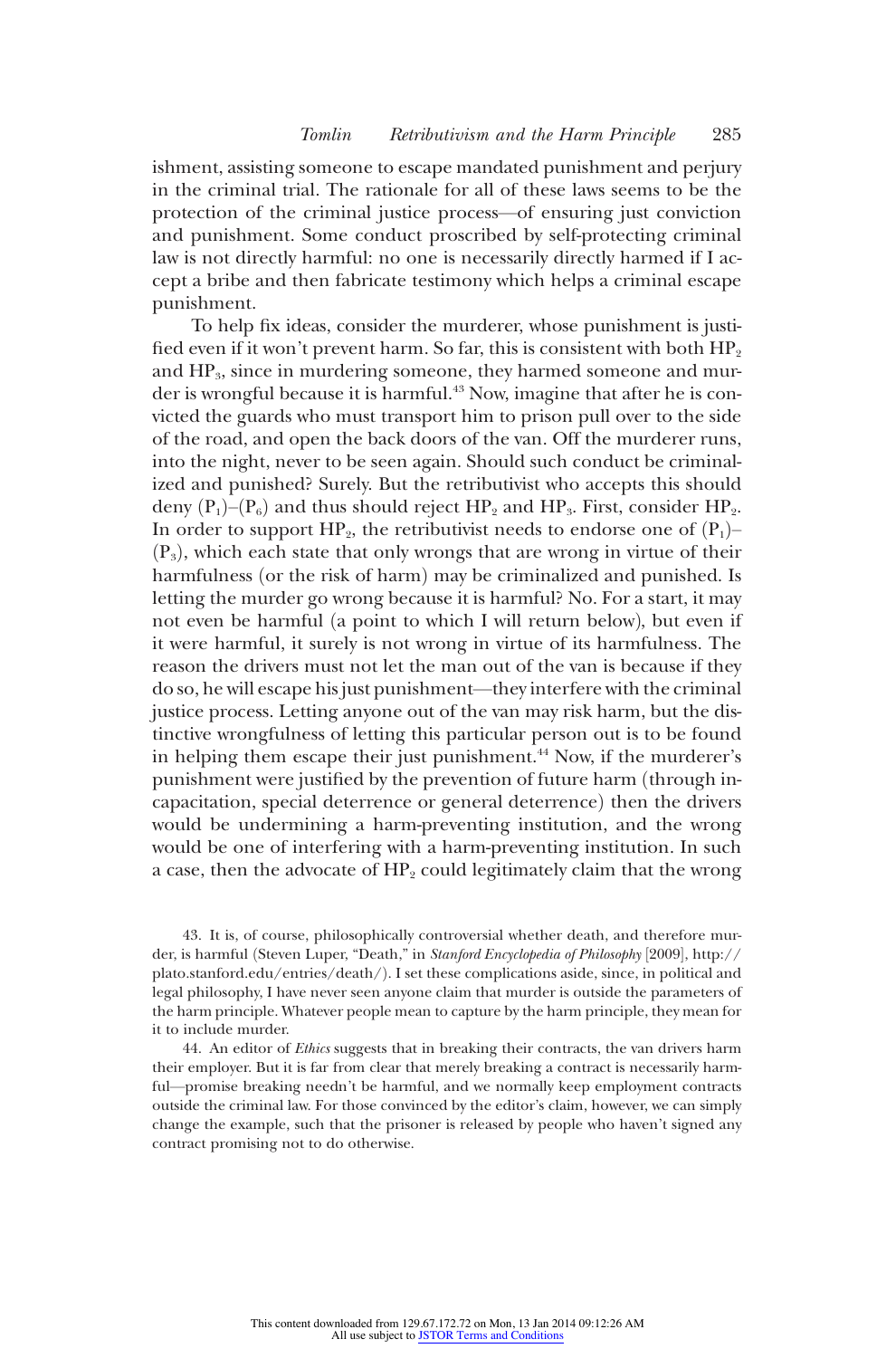is harmful wrong—that is, interfering with a harm-preventing institution is wrongful because it is (indirectly) harmful.

However, the retributivist cannot legitimately claim that the wrong here is of that sort. That is because the retributivist sees the criminal justice process as being about giving people their just deserts, or reinstituting a fair division of benefits and burdens between the law-abiding and the criminal—in other words, she sees the criminal justice process (at least in this case) as serving the value of retributive justice. Since the murderer was to be punished whether this prevented harm or not, then she cannot see the wrongness of interfering with the criminal justice process as a harmful wrong, however indirect the harm. If the value of retributive justice is important enough for us to punish people on that basis, isn't the wrongfulness of interfering with it the kind of wrongfulness that itself can attract criminal sanction? If this is the case, we should reject  $(P_1)$ –  $(P_3)$  and therefore  $HP_2$ .

Retributivist supporters of  $HP_3$ , however, do not need to see the wrong of interfering with the criminal justice process or just punishment as a harmful wrong. Therefore, they can agree that the wrongfulness of letting the murderer go is to be found in disrupting the delivery of retributive justice.  $(P_4)$ – $(P_6)$  (the propositions necessitated by the conjunction of  $HP_3$  and the Retributive Principle) simply require that, in order to be criminalized, the conduct also be harmful or risk harm. But what should we then say of cases where people deserve punishment, but where punishing them is not preventing harm and where (we can stipulate  $45$ ) we know that punishing them is not preventing further harm? Imagine our murderer is just such a person—he is an aged criminal (though still deserving of punishment), no threat to anybody, and his punishment will not serve as a deterrent. Releasing him, therefore, does not risk harm to anyone. If we were instrumentalists about punishment, requiring punishment to have further good effects, then we would not be able to jus-

45. This stipulation is somewhat unrealistic, as the drivers most likely cannot be certain that their conduct does not, at least, risk harm. First, I will defend the unrealistic stipulation. Since the harm principle is proposed as a fundamental principle of political morality, about the proper limits of the criminal law, it should be able to cope with such a stipulation—it is only by thinking through cases in which some conduct is clearly harmless that we can assess whether harm plays any role in the legitimate criminalization of that conduct. Even if we never, or rarely, come across a clearly harmless case, we can ask whether it can, in principle, be criminalized (Ripstein, "Beyond the Harm Principle," 223). Indeed, it would be especially odd for retributivists to complain about the use of such examples, since such examples (where we know that punishment won't prevent harm) are central to developing the distinctiveness and plausibility of retributivist theory. Second, we can, however, relax the stipulation. As I observed above  $(n. 34)$ , a plausible harm principle will not allow the criminalization of insubstantial risks. Let us imagine, instead, that the drivers have no good reason to believe that they create (and do not create) any greater risk of harm than I do when I let my ninety-two-year-old grandfather out of the car at his bridge club. I take it my conduct will be outside  $HP_3$  and thus so will the drivers'. I am grateful to an *Ethics* editor for comments here.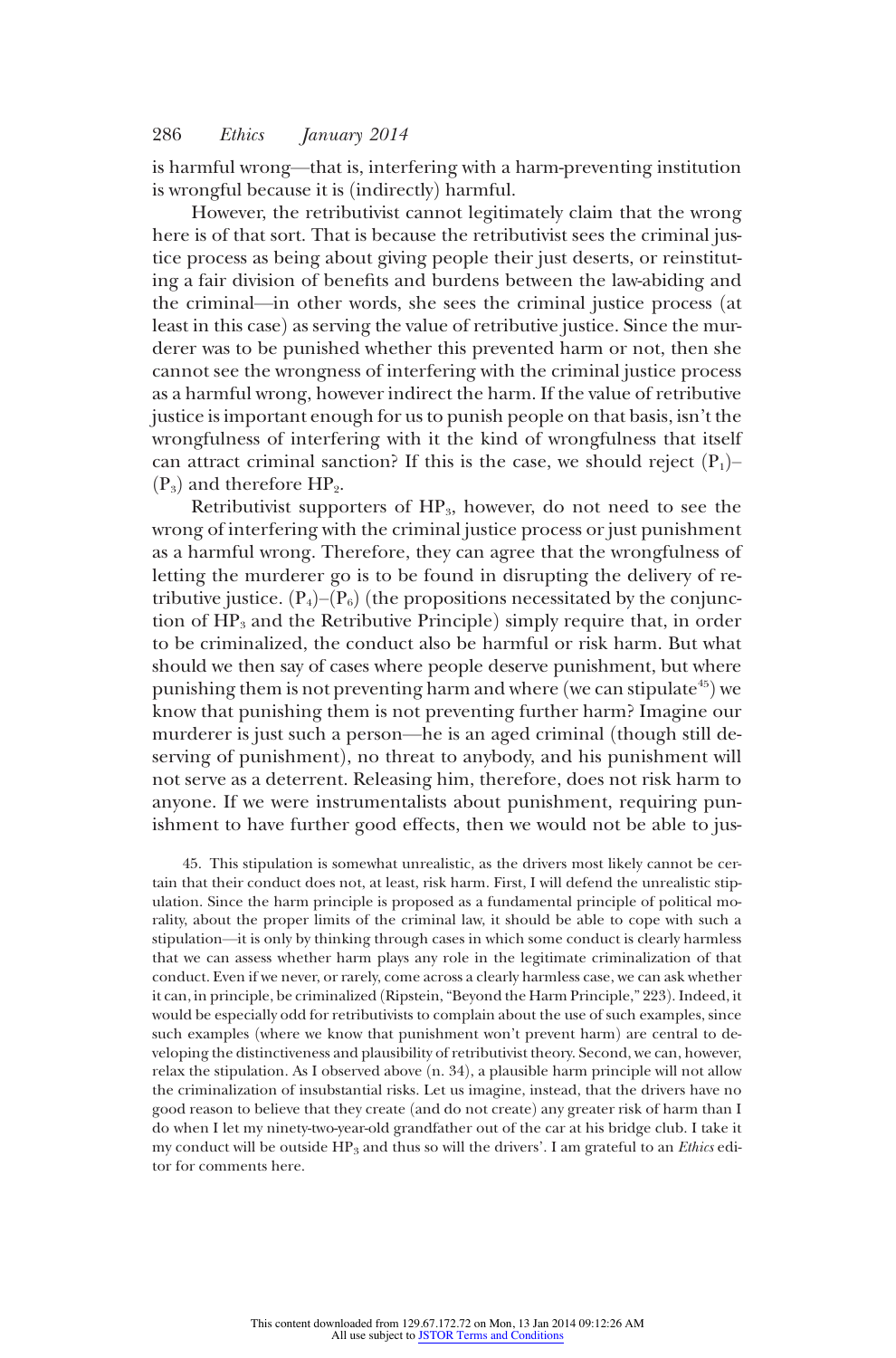tify punishment in this case, and we ought to release him. But if we are retributivists, as per the Retributive Principle, then we think the murderer's punishment justified, even though this does not prevent further harm. Given that he can justifiably be punished, are we not permitted on that basis alone<sup>46</sup>—to criminalize the prevention of, or the attempted prevention of, him receiving his just punishment, and punish those who break such norms? If we believe that the criminalization and punishment of the drivers is justified, then we must reject  $(P_4)$ – $(P_6)$ , for we have found some conduct that ought to be criminalized even when it is harmless.

I want to emphasize here that my example starts from a harm principle-approved crime (murder). Therefore, I am not seeking to show the harm-focused retributivist a completely independent crime or set of crimes that she ought to accept. I am, instead, trying to show her a set of laws which protect and respond to violations of the (retributive and harm-focused) criminal justice processes that she already accepts.<sup>47</sup> The retributivist cannot deny that murder should be criminal or that retributive justice is a value. The processes which self-protecting criminal laws protect draw their value from retributive justice and retributive justice does not draw its value from preventing harm. If we can criminalize violations of retributive justice in and of themselves, then we can criminalize behavior that doesn't harm or risk harm to others.

If the above arguments go through, the retributivist who wants to hang on to the harm principle might declare herself willing to bite the bullet, and to argue that retributive justice, in and of itself, is not worthy of the protection of the criminal law, and that attempts to interfere with or to frustrate it are not, in the absence of harm or the risk of harm, worthy of criminalization or punishment: the drivers' conduct must not be criminalized or punished.

46. Some will object that even when conduct is harmless, the fact that the criminal law is an inevitably "blunt instrument" means that the harm principle allows for regulation "in terms of average cases"—for example, speed limits (Simester and von Hirsh, Crimes, Harms and Wrongs, 45-46). To apply this thinking to the present case would essentially see the criminalization of the harmless release of the prisoner as an unfortunate side-effect of the criminal law's blunt nature and would be to deny that the criminalization of the drivers' conduct is in and of itself warranted. For reasons articulated below, I do not think that retributivists will, or should, accept this.

47. This element of the argument (which is, I believe, what makes it so powerful when directed at the retributivist) suggests a way that the harm-focused retributivist could amend the harm principle's scope—by restricting it to initial offenses (like murder). Such a position would nevertheless represent an important downgrading of the harm principle, and it would explicitly allow the criminalization and punishment of conduct that is beneficial to some and harmful to none. However, an argument would need to be made for this restriction—in essence, we'd need to know why retributive justice is the only impersonal value that can warrant criminalization. Although he does not cover the cases I am interested in here, Metz's "expressive liberalism" would be an interesting avenue to explore here ("How to Reconcile,"  $698-703$ ). I am grateful to an *Ethics* editor for comments here.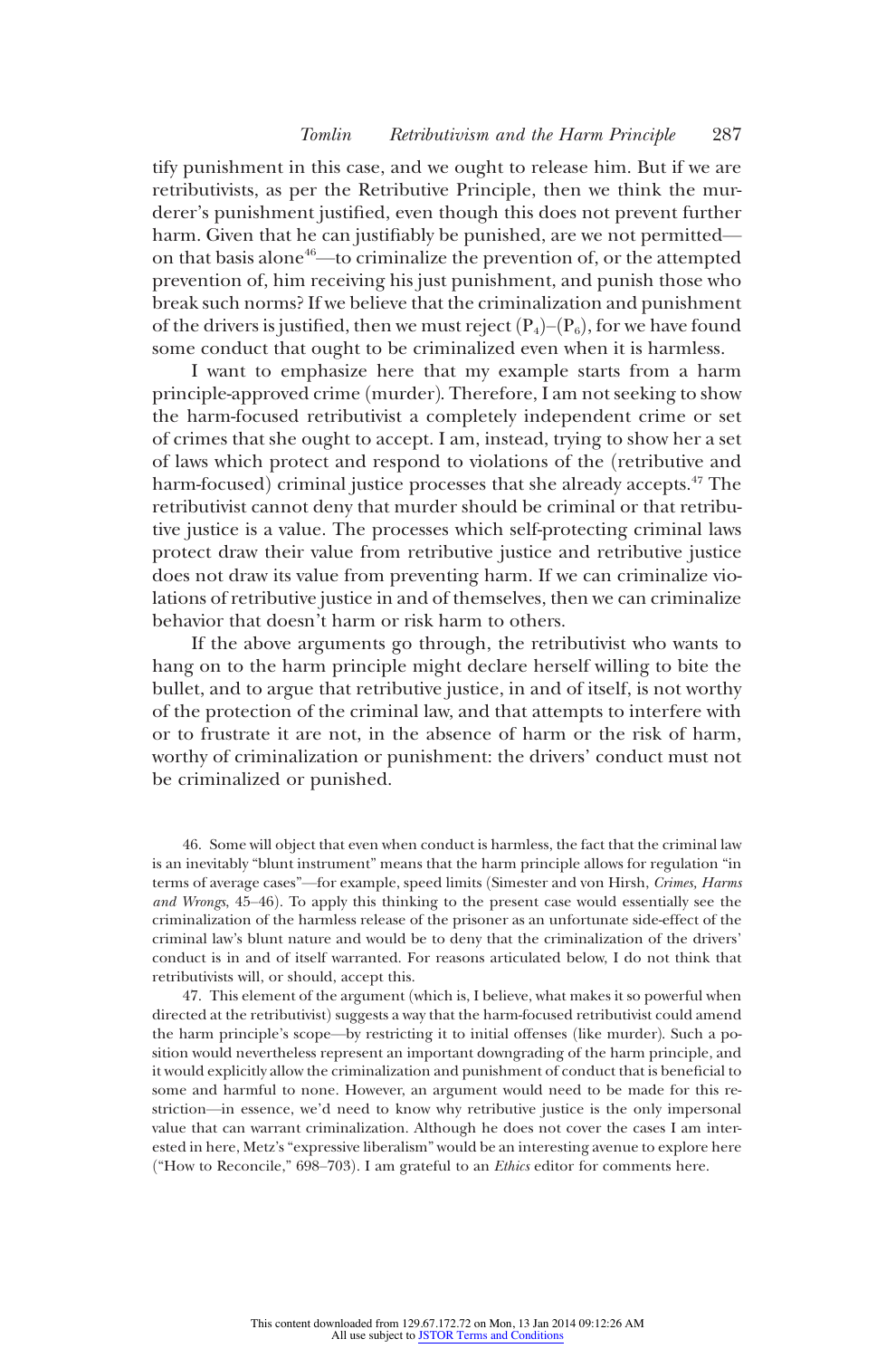I think this would be an odd position for the retributivist to adopt, and it is worth noting that in presenting and discussing this work and these cases I have not found anyone prepared to say that releasing the murderer should not be criminalized. Rather, retributivists tend to look for someone who is being harmed (on which, see below), or amend the harm principle (often in the direction of  $HP_4$ —on which, again, see below). What is wrong with saying that violations or frustrations of retributive justice ought not, in and of themselves, to be criminalized? First, it seems implausible, as a matter of policy, that we should have to show potential harmfulness before criminalizing perjury, bribing witnesses, absconding, or assisting prison breaks. If we think that punishment is justified by retributive justice, these actions are wrong because they are an affront to retributive justice and our attempts to secure it, and are criminalizable on that basis.

Second, it reveals a kind of inconsistency, though not the strict logical inconsistency that occurs when the retributivist endorses  $HP_1$ . To refuse to allow the criminal law to protect the delivery of retributive justice seems to require an unstable bifurcation in our attitude toward retributive justice. It requires seeing retributive justice, on the one hand, as the value that our criminal justice system must promote through punishment, but, on the other, as the kind of value that is not the sort of thing we should issue threats to protect, or punish people for frustrating our attempts to promote—the sort of thing the criminal law should see as none of its business. Since the retributivist has already accepted that we punish in order to further retributive justice, wouldn't it be odd to say that it would be inappropriate to use that system to criminalize and punish people for their attempts to thwart its promotion? Since, for the retributivist, all punishment is based on achieving retributive justice, it would seem strange to deny that we can punish people for frustrating the promotion of that very value. For these reasons, I think that denying that self-protecting criminal law is, in and of itself, justified is an implausible position, both politically and morally, for the retributivist to adopt.

## RETRIBUTIVE JUSTICE AND IMPERSONAL VALUE

Retributive justice is plausibly regarded as impersonally valuable, or impersonally morally important (these two formulations apply to telic and deontic retributivism, respectively).<sup>48</sup> That is, the value or importance of securing retributive justice is not grounded in its being good for some

<sup>48.</sup> Indeed, retributive justice is so identified with the concept of impersonal value that it is used an example of an impersonal value that many of us accept in order to bolster the thought that others (like distributive equality) might exist. See Larry S. Temkin, "Equality, Priority and the Levelling Down Objection," in The Ideal of Equality, ed. Matthew Clayton and Andrew Williams (Basingstoke: Palgrave Macmillan, 2002), 126–61.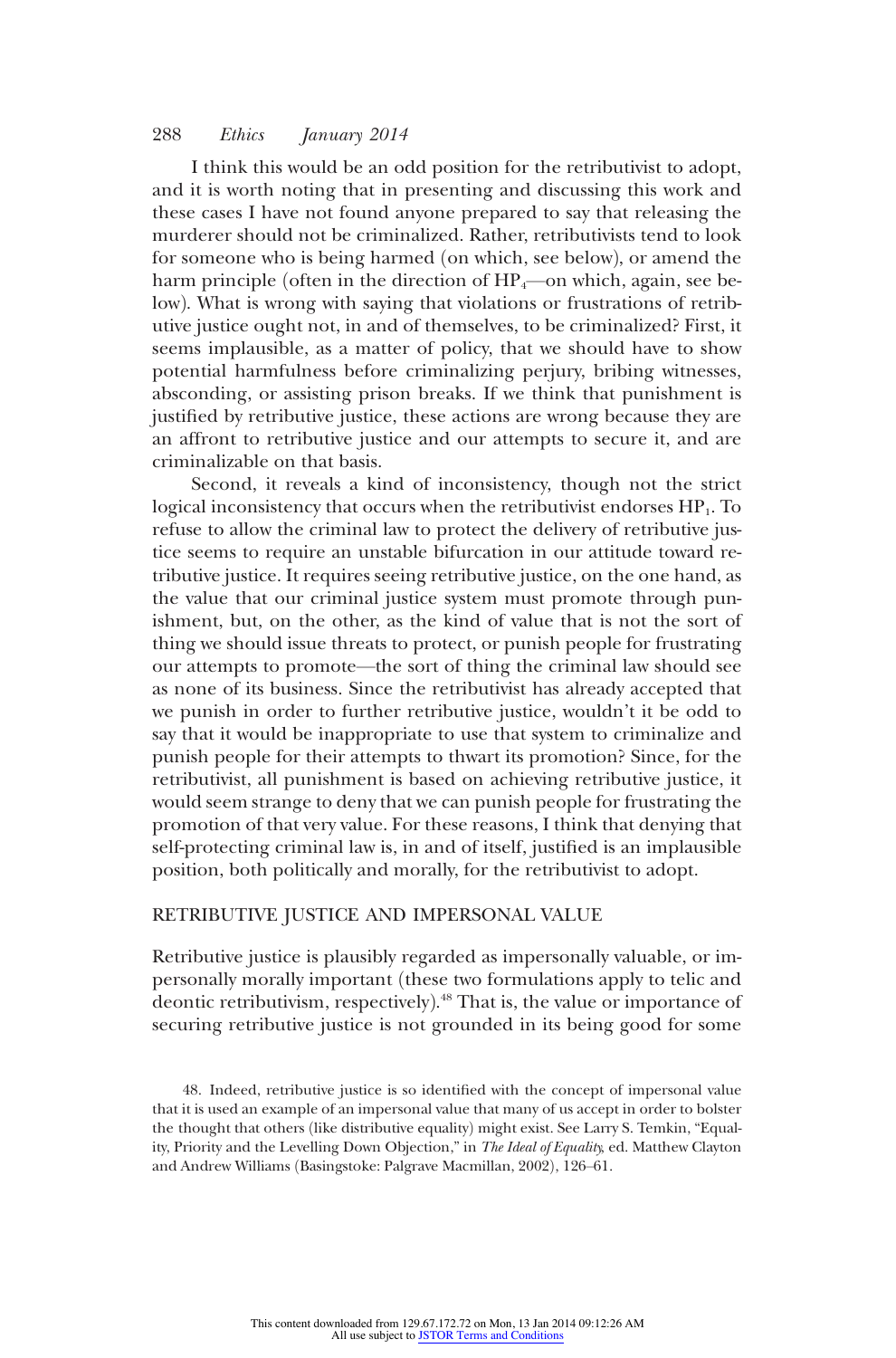particular person. Return to our murderer. Plausibly, punishing him is bad for him. It is also plausible to believe that it is not necessarily good for anyone in particular that he is punished. Therefore, the value or importance of punishing him is impersonal. The wrong, and the criminalizable wrong (if we are prepared to accept, as all retributivists surely will, that such conduct is criminalizable) of releasing him is to be found in the offense to the impersonal value or importance of punishing murderers—the value or importance of doing retributive justice.  $HP_2$  and  $HP_3$ rule out criminalization purely on the basis of impersonal value or importance—they require conduct to be (potentially) bad for someone (i.e., harmful) before we countenance criminalization. Accepting that retributive justice is such a value, and that it warrants the protection of the criminal law, therefore means rejecting  $HP_2$  and  $HP_3$ . But, beyond that, it also means accepting that actions which are good for somebody (i.e., the criminal) and bad for nobody—in other words, Pareto improvements can nevertheless be criminalized.

If retributive justice is viewed in this way, then what I have shown here is not only that retributivists should reject the harm principle but also that they should reject all attempts to understand the criminal law through the lens of person-affecting or "grievance" morality.<sup>49</sup> Unlike examples which try to show that the harm principle is faulty by showing other ways we might negatively affect someone without harming them, this class of cases shows that retributivists ought to accept the criminalization of behavior that benefits someone, and is bad for nobody. Therefore, if the retributivist chooses the impersonal value or importance of retributive justice over the harm principle, her rejection of the harm principle must be more radical than that often recommended—it is not harm but rather the idea of negatively affecting other people at all that she must reject as a necessary condition on criminalization.

## IS INTERFERENCE WITH RETRIBUTIVE JUSTICE HARMLESS?

Perhaps retributive justice is not best thought of as an impersonal value. Seeing retributive justice as impersonally valuable means seeing thwarting retributive justice as a victimless crime. Some will deny that retributive justice is impersonally valuable and will argue that I have ignored some potential beneficiaries of retributive justice and thus victims of behavior that frustrates or disrupts it. These potential victims include the

49. Of course, the state will have a grievance, since if it is justifiably punishing, it must have the right to punish, and so its right is violated when criminal justice is interfered with. But, crucially, the state is not a person, and it does not, for the retributivist, have this right in order to protect its citizens from harm or other bad effects but rather in order to pursue retributive justice. Therefore, the state's grievance is based on the protection of impersonal value, and so is outside the realm of interpersonal grievance morality. I am grateful to Zofia Stemplowska for discussion here.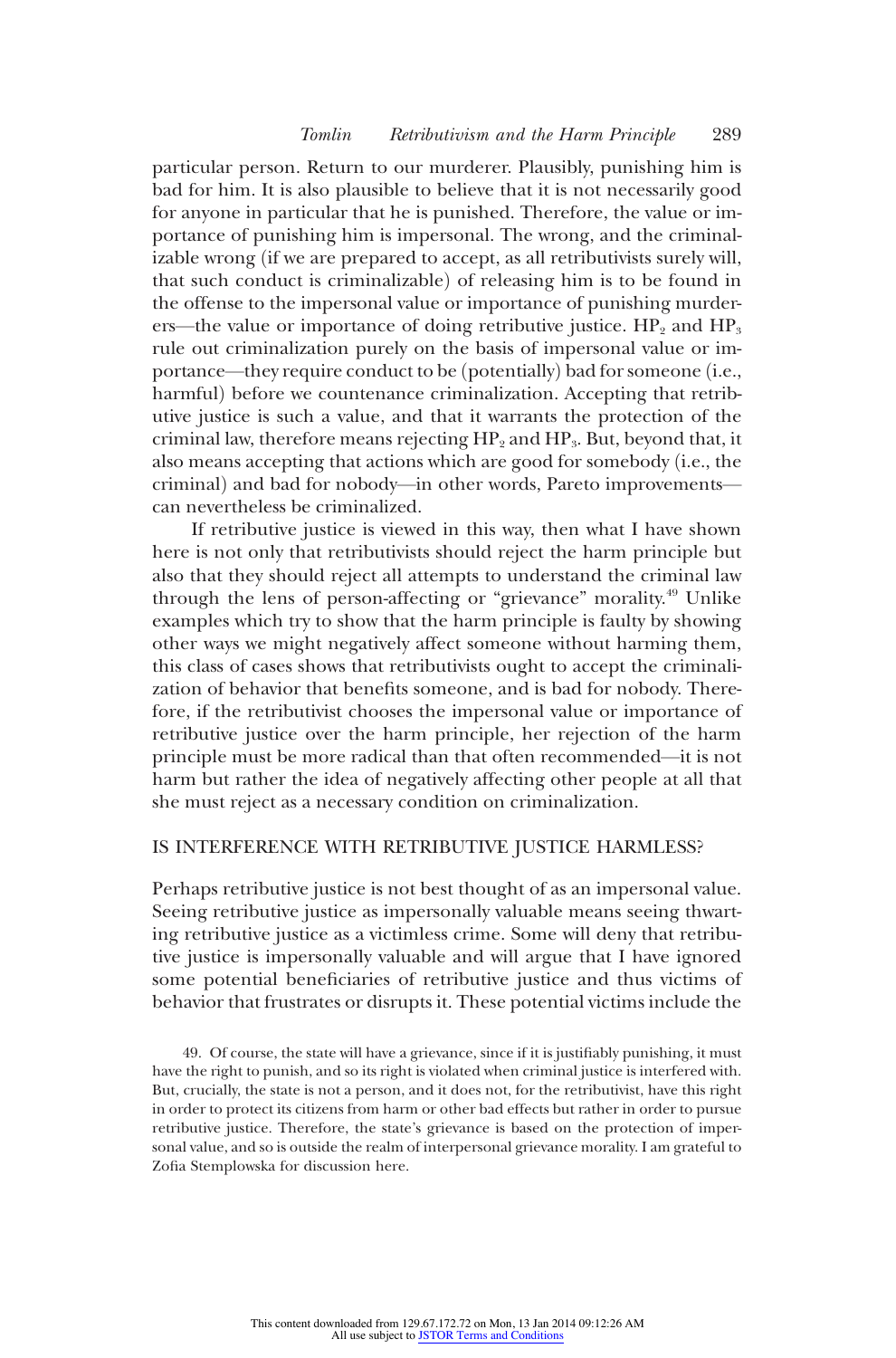victim of the original (harmful) crime, who is denied "justice"; the original offender, who does not experience the appropriate response to their crime; and the wider community who do not get to live in a  $(retributively)$ just society. If any of these people is negatively affected such that they are harmed by releasing a criminal deserving of punishment, then we will be able to say that releasing the murderer is harmful conduct and thus, at the least, within the scope of  $HP_3$ . However, note that this would not save the combination of  $HP_3$  and the Retributive Principle. Rather, it requires rejecting or amending the Retributive Principle. This is because the Retributive Principle countenances punishment even where doing so does not prevent harm. Each of the suggested responses above, however, claims that deserved punishment, conceptually, must prevent harm, since a wrongdoer not getting their deserved punishment is necessarily harmful to someone, and so deserved punishment that doesn't prevent harm is a conceptual impossibility.

Nevertheless, those who support such alternative understandings of the value of retributive justice (and thus suitable amendments to the Retributive Principle) should still not combine them with  $HP_2$  or  $HP_3$ . With regard to the original victim, it is worth remarking that since the state prosecutes criminal offenses, it is not clear that we think that "justice" is good for victims, or, at least, we do not pursue retributive justice on that basis. Therefore, there may be cases where justice is not good for a victim, even if justice is, in general, good for victims (and murder may be a good example of this). In addition, it is important to note that the definition of harm will have to travel some distance for "other people being punished in my name" to be considered the kind of interest or source of well-being whose denial constitutes "harm." However, even if the original victim is ordinarily harmed when justice is not done or is frustrated, we can point to cases where it is the original victim who colludes with the original offender to get them off, perhaps by accepting a bribe. It is clear that in such cases the original victim judges that they are made better off by having the cash and no justice, rather than justice and no bribery money. But we could insist that they are wrong, and that they are harmed by not getting justice. Even if they are harming themselves, however, they are harming *themselves*, and  $HP_2$  and  $HP_3$  do not allow us to criminalize purely self-harming action.

The same point applies to the original offender. Personally, I find it wildly implausible that we harm someone by not punishing them (when such punishment is deserved). This seems to duck the real normative difficulty of punishment—how can we justify harming people in this way? by simply reinventing just punishment as a source of personal good. But let us grant, arguendo, the claim that deserved punishment is good for the punished, such that they are harmed if such punishment is disrupted. This is still not enough to save the harm principle for the retributivist, for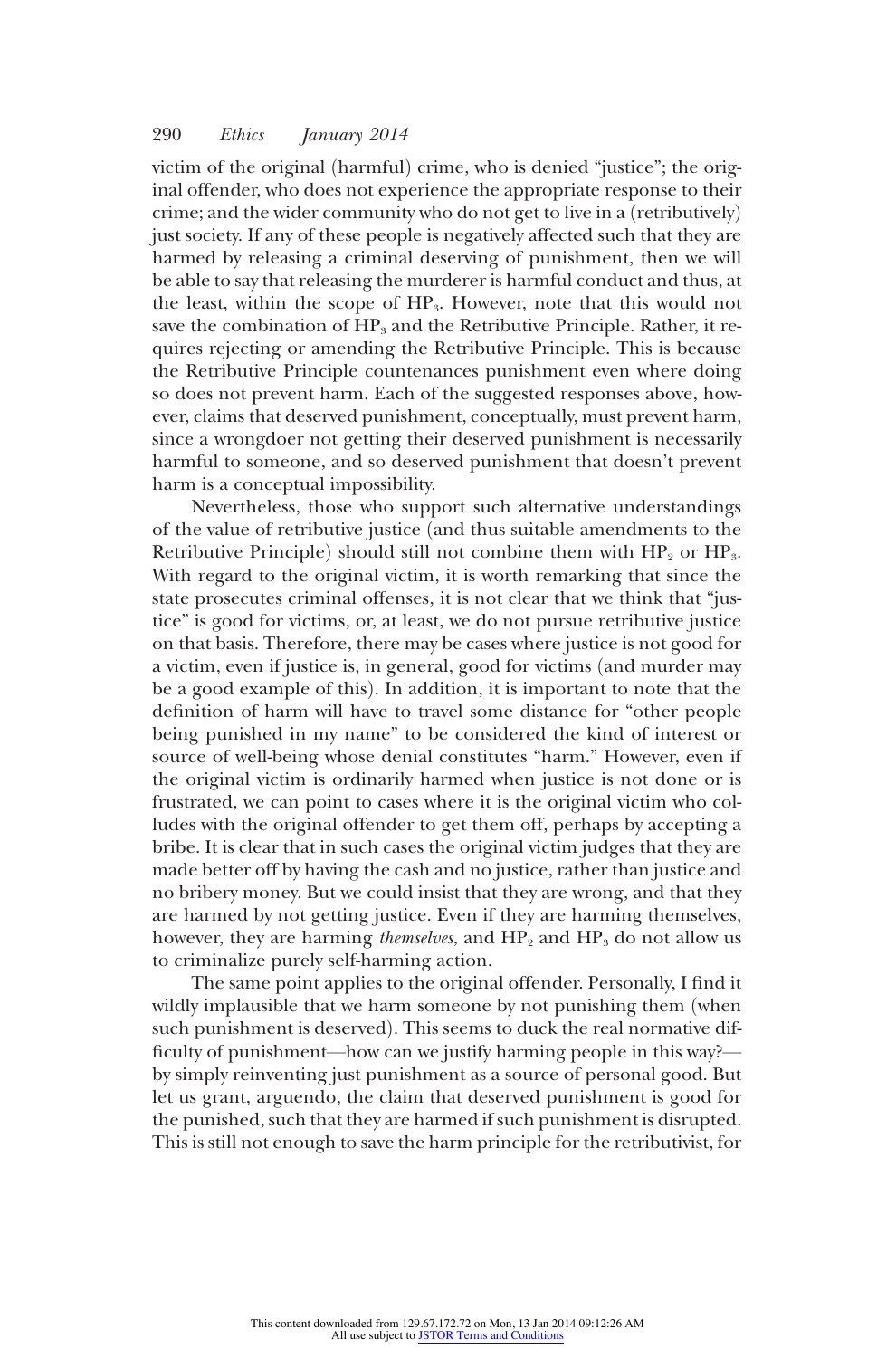if the convicted offender is a willing participant in plans to undermine retributive justice, or if they act alone and, for example, escape from jail, then even if being on the receiving end of retributive justice is good for us, the offender consents to such harm, or inflicts it on himself. Since HP<sub>2</sub> and  $HP_3$  disallow the criminalization of merely self-harming behavior, they would disallow criminalizing offender-led jail breaks when these are not harmful to others. Once again, if retributivism is to be retained, the rejection of the harm principle would need be more radical than the usual attempts to go beyond it. Here, in order to criminalize such behavior, we'd need to criminalize purely self-harming behavior.

Other potential victims are the wider society whose opportunity to live in a society where justice is done is set back.<sup>50</sup> How could somebody else escaping justice harm me? Here are two possible stories about why we are harmed when retributive justice is set back. On the first, we want to punish wrongdoers, and so those wrongdoers who escape justice frustrate this aim. In order for interference with the achievement of this desire to engage the harm principle, however, we would have to  $(a)$  hold a desire-fulfillment or achievement view of welfare; and  $(b)$  hold that setbacks in welfare constitute harm in the relevant sense. Endorsing both of these positions, however, would reduce the harm principle to a meaningless restriction on the scope of the criminal law. All that would be required in order to make conduct within the ambit of the harm principle and thus potentially<sup>51</sup> criminalizable is that someone must have taken it as their aim to stop such conduct or to live in a world without such conduct. Thus, provided someone wants to live in a world without homosexual sex (or wants to protect an impersonal value), then homosexual sex (or offense to that impersonal value) will be within the ambit of  $HP_3$ —we would have license to make anything harmful, simply by giving ourselves goals that conflict with such behavior.

Another way that we may be harmed when somebody escapes just punishment is that in doing so they perform or create an injustice, and injustice is inherently bad for us and harms us.<sup>52</sup> Perhaps injustice is always bad for us—justice is a valuable goal and it is plausible to believe that my life goes, in some way, better when I live in a just society. But what the advocate of this response requires to be true is not only that injustice is bad for us, but that retributive injustice harms us, and, furthermore, harms us in the sense invoked in the harm principle. It is this last claim

<sup>50.</sup> I am grateful to Antony Duff, Catriona McKinnon, Zofia Stemplowska, and Victor Tadros for comments and discussion here.

<sup>51.</sup> The wrongfulness criterion must be remembered here.

<sup>52.</sup> For such a view, see John Broome, Weighing Goods (Oxford: Oxford University Press, 1991), 168–69. For criticism, see Temkin, "Equality, Priority and the Levelling Down Objection," 147–51.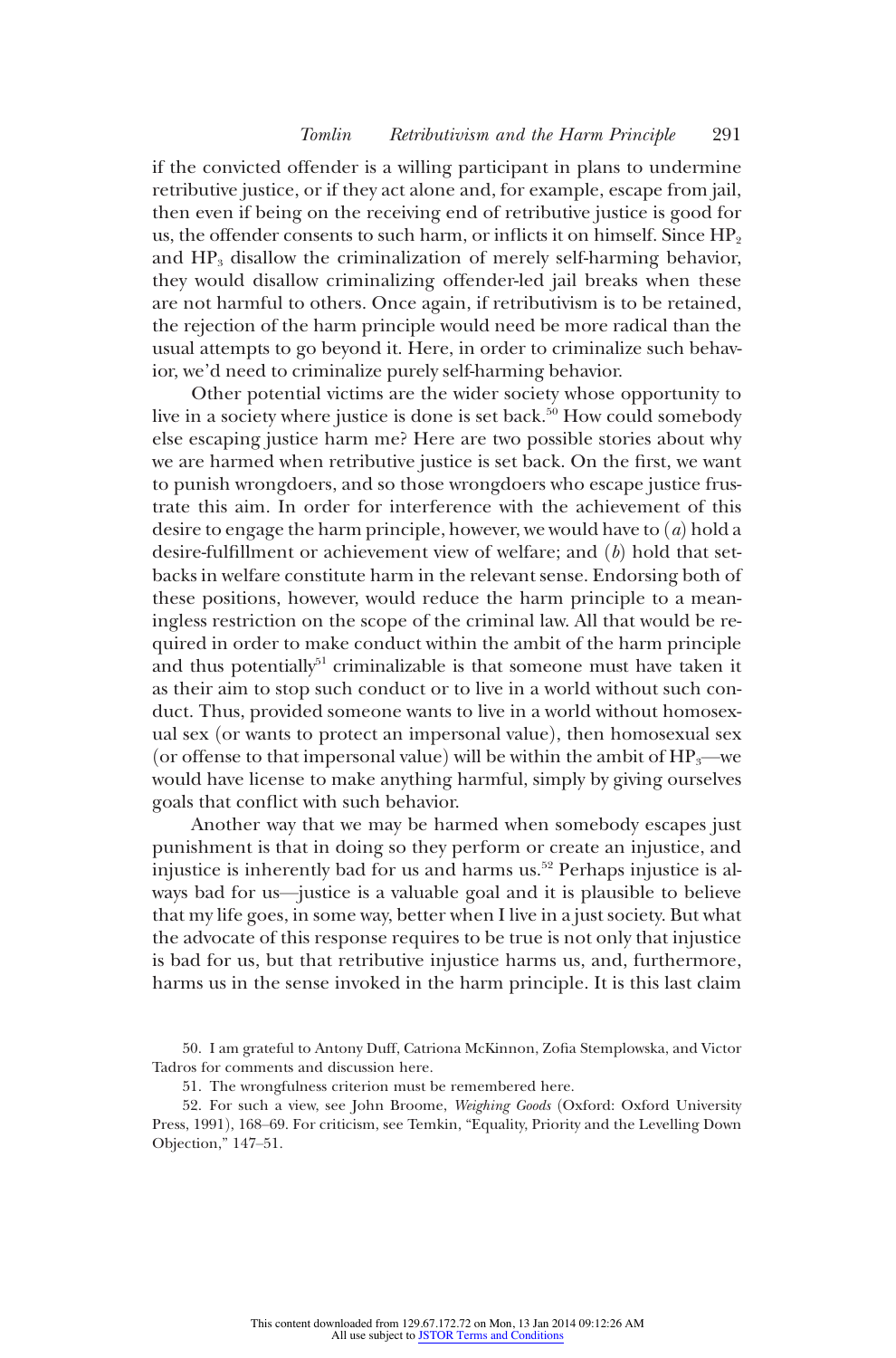that I think is particularly problematic for the retributivist who advocates the harm principle. While I have tried thus far to discuss the harm principle while remaining as neutral as possible on the correct understanding of harm,<sup>53</sup> it is clear that each time we stretch the concept away from its intuitive core, we render the harm principle a little less distinctive as a claim. To say that injustice automatically harms, however, stretches things such that the harm principle becomes completely worthless—it saves the combination of retributivism and the harm principle at the cost of reducing the harm principle's role in criminalization decisions to nothing, rendering it nothing more than a platitude.

Let us call the intuitive core of harm, where I am directly affected by some conduct, like when my leg is cut off, "well-being harm" (I won't try to say here exactly what is and isn't in this category). Now, let us call the harm inherently caused to me by someone else doing or causing a retributive injustice (or undermining a just institution or a fair distribution), whether or not it directly affects anyone, "justice harm." Were  $HP_2$ and  $HP_3$  to include justice harms, as well as well-being harms, within their scope, they would become redundant. The harm principle is supposed to be a substantive claim about the proper scope of the criminal law and a tool with which to assess and critique our positive law. But if some conduct's harmfulness can depend on its either being part of the proper scope of the criminal law, or its being part of the positive criminal law, then the concept of harm cannot help us determine the proper scope of the criminal law and/or assess our positive criminal law.

Take, first, the moral retributivist. She believes that certain kinds of moral wrongdoing ought to be punished. If she advocates the  $HP_2$  or  $HP<sub>3</sub>$ , then she believes that only wrongful conduct which harms (or risks harm) ought to be punished. However, if retributive injustice harms, then all conduct that is punishable harms, since all punishable conduct creates an injustice or an unfair distribution (for, at least until the actor is punished, there is a retributivist injustice or an unfair distribution) and (provided there is some risk of not being caught) undermines just institutions. If all that ought to be punished harms, then the harm principle is true by definition: only harmful conduct is punishable, because punishable conduct is by definition harmful.

53. Harm is a notoriously slippery concept. See Holtug, "The Harm Principle"; Davis, "Harm and Retribution"; Bernard E. Harcourt, "The Collapse of the Harm Principle," Journal of Criminal Law and Criminology 90 (1999): 109-94. For recent work on the concept of harm, see Seana Valentine Shiffrin, "Wrongful Life, Procreative Responsibility, and the Significance of Harm," Legal Theory 5 (1999): 117-48; Matthew Hanser, "The Metaphysics of Harm," Philosophy and Phenomenological Research 77 (2008): 421-50; Judith Jarvis Thomson, "More on the Metaphysics of Harm," Philosophy and Phenomenological Research 82 (2011): 436–58; Matthew Hanser, "Still More on the Metaphysics of Harm," Philosophy and Phenom $enological Research 82 (2011): 459-69.$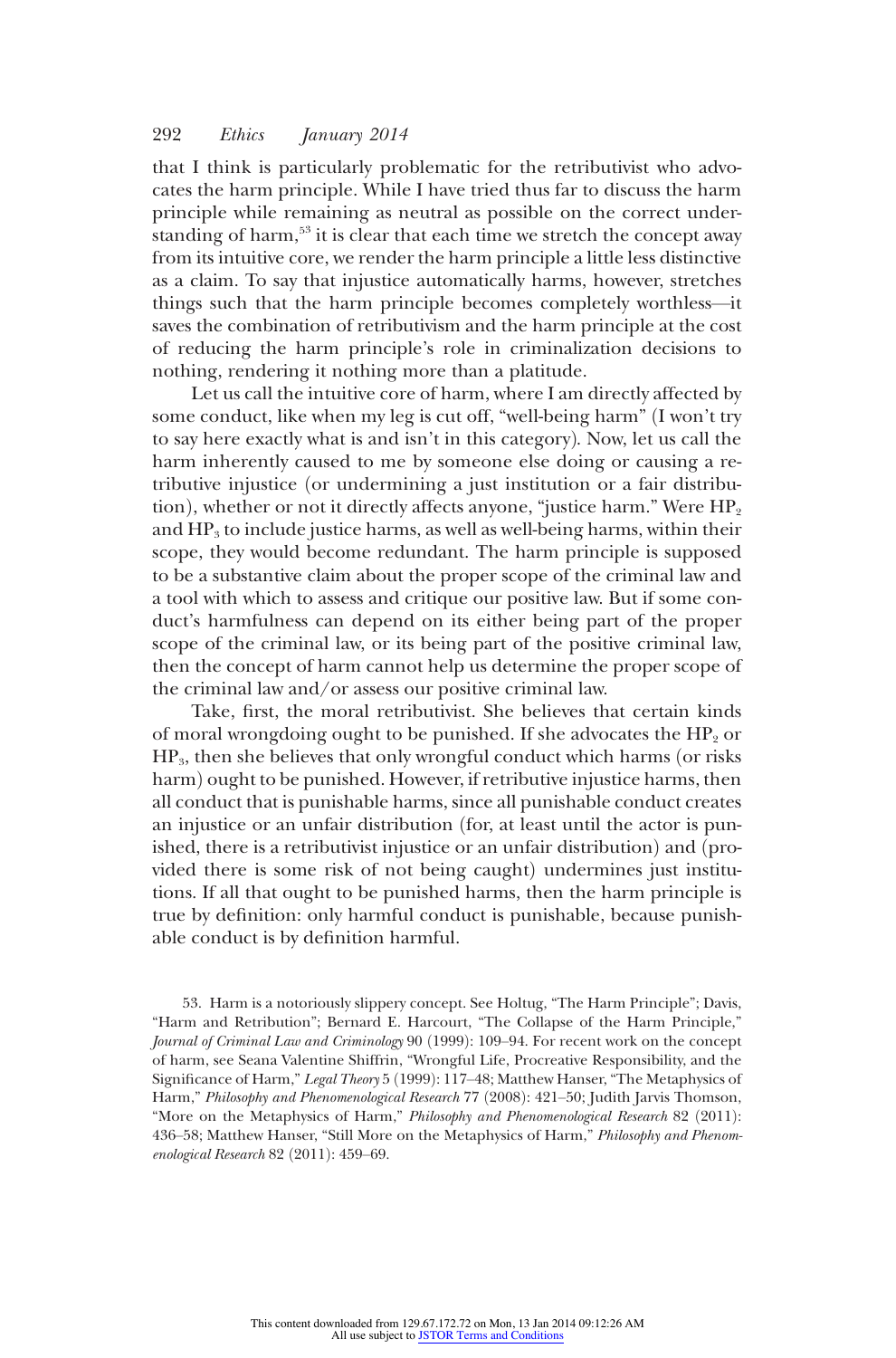Now take the legal retributivist. She believes that legal wrongdoing ought to be punished. If she advocates the harm principle, then she also thinks that we should decriminalize nonharmful or self-harming conduct and should only criminalize conduct that harms others. However, if retributive injustice harms, then all legally defined wrongdoing harms, since all legal wrongdoing creates a retributive injustice. If all legal wrongdoing is harmful, then the harm principle cannot be used to assess or critique our positive criminal law, for all conduct proscribed by criminal law will, by definition, already be harmful. And any conduct will be made harmful by criminalizing it. Only if harm has a nonlegal definition can it be used to assess, amend, or guide us in enacting our criminal law.

The harm principle was supposed to tell us something about what conduct is punishable or ought to be within the criminal law. But if punishable or criminalized conduct is automatically harmful (as it is when we include justice harms within the concept of harm), then the harm principle cannot tell us anything about what should be criminal or is punishable—it is no longer a substantive claim.

## RETRIBUTIVISM AND THE LEGISLATION HARM PRINCIPLE (HP<sub>4</sub>)

In order to reject, on behalf of the retributivist,  $HP_2$  and  $HP_3$ , we have, in part, looked at cases in which harmless (or, perhaps, self-harming) conduct nevertheless ought to be criminalized. However, recall that John Gardner and Stephen Shute recommend this version of the harm principle, which does not require conduct to be harmful or risk harm:

The Legislation Harm Principle  $(HP<sub>4</sub>)$ : it is a necessary condition of criminalizing conduct that criminalizing the conduct will prevent harm.

What does our argument here tell us about this version of the harm principle? Since I have pointed to conduct that could be harmless, but that the retributivist ought to think criminalizable, a harm principle that allows the criminalization of harmless conduct is obviously to be preferred (if one is a retributivist). So, the present article may, for some, be an argument for retributivists accepting HP4. And, indeed, retributivism is logically compatible with HP<sub>4</sub>. The conjunction can be endorsed if the retributivist endorses one of the following positions:

- $(P7)$  We may criminalize conduct only if criminalizing the conduct will prevent harm. Only criminalized conduct deserves punishment.
- (P8) A necessary condition of criminalizing conduct is that it will prevent harm. A separate necessary condition is that the conduct deserves (or will deserve) punishment.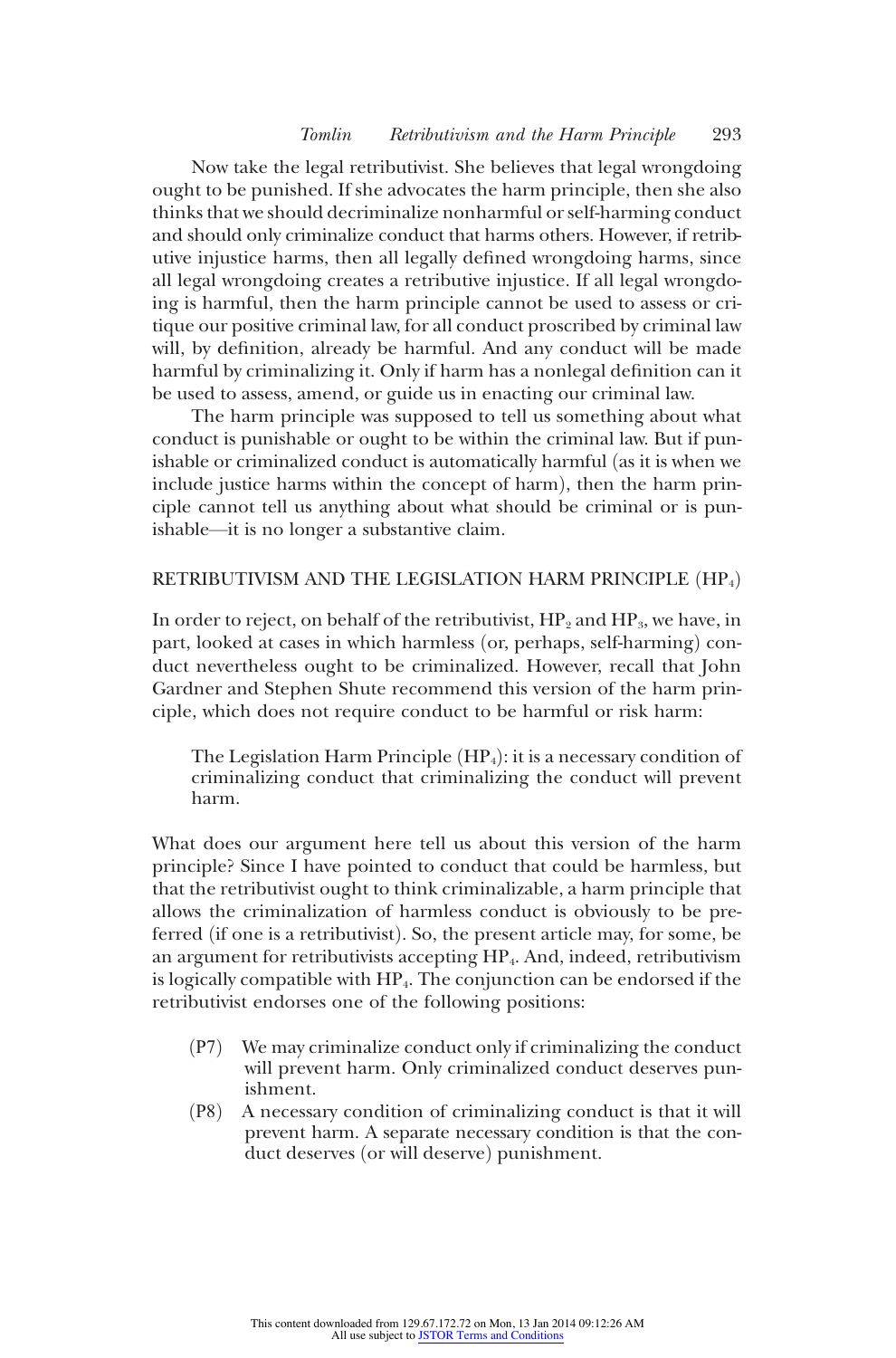However, I think that the retributivist should reject  $HP_4$  as well. Consider our cases of harmlessly assisting people escape justice. Even on the  $HP_4$ version of the harm principle, this may be legitimately criminalized only if doing so will prevent harm. (Indeed, on  $HP_4$ , even harmful behavior, like assault and murder, can only be criminalized if doing so will prevent harm.) From the retributivist perspective, should we criminalize harmless interference with the pursuit of retributive justice (or assault and murder) only if doing so prevents harm? Intuitively, this does not seem right. Surely the conduct is worthy of criminalization and deserving of punishment in and of itself.

The retributivist, however, should not accept  $HP_4$  principally because she should not endorse its grounds. What is the justification for the harm principle as understood by Gardner and Shute? It does not demand that we punish for harmful or harm-risking behavior, and it does not try to build an understanding of criminal law founded on harmful wrongs. Therefore, we can ask, if the harmless wrongdoer is a suitable target for the criminal law in the absence of harm, why is there a harmprevention requirement on criminalizing his conduct? An answer to this is provided by Gardner and James Edwards. They write: "Wherever [the criminal law goes, it spreads its own harms, not only the intentionally inflicted harms of punishment but many harmful side-effects too. The harm principle requires that it do so only in return for harms avoided. To defend the harm principle as a strict limit on criminalization is thus to defend the proposition that harm takes lexical priority over other illeffects of wrongdoing, since no amount of harmless pain or inconvenience can ever warrant an infliction of even very slight harm."54 Therefore, Gardner and Edwards support HP<sub>4</sub> because they buy this claim:

(P9) Harm is lexically dominant. Harm may be done only if it prevents harm.

Should we accept  $(P9)$ ? Personally, I doubt it. But retributivists certainly should not. (P9) says we can only harm if it prevents harm. Retributivists could deny (implausibly, I believe) that punishment harms. This means that they could accept  $(P9)$ , but since they would not think just punishment harm,  $(P9)$  would not restrict the use of this tool. If, however, the retributivist believes (like Gardner and Edwards) that punishment is harm, then they have already rejected the key proposition, (P9). They believe that pursuing retributive justice can outweigh the importance of avoiding harm: the harms of punishment can be imposed in order to

<sup>54.</sup> John Gardner and James Edwards, "Criminal Law," in The International Encyclopedia of Ethics, ed. Hugh LaFollette (Oxford: Blackwell, 2013), 1190. See also Husak, Overcriminalization, 203–5.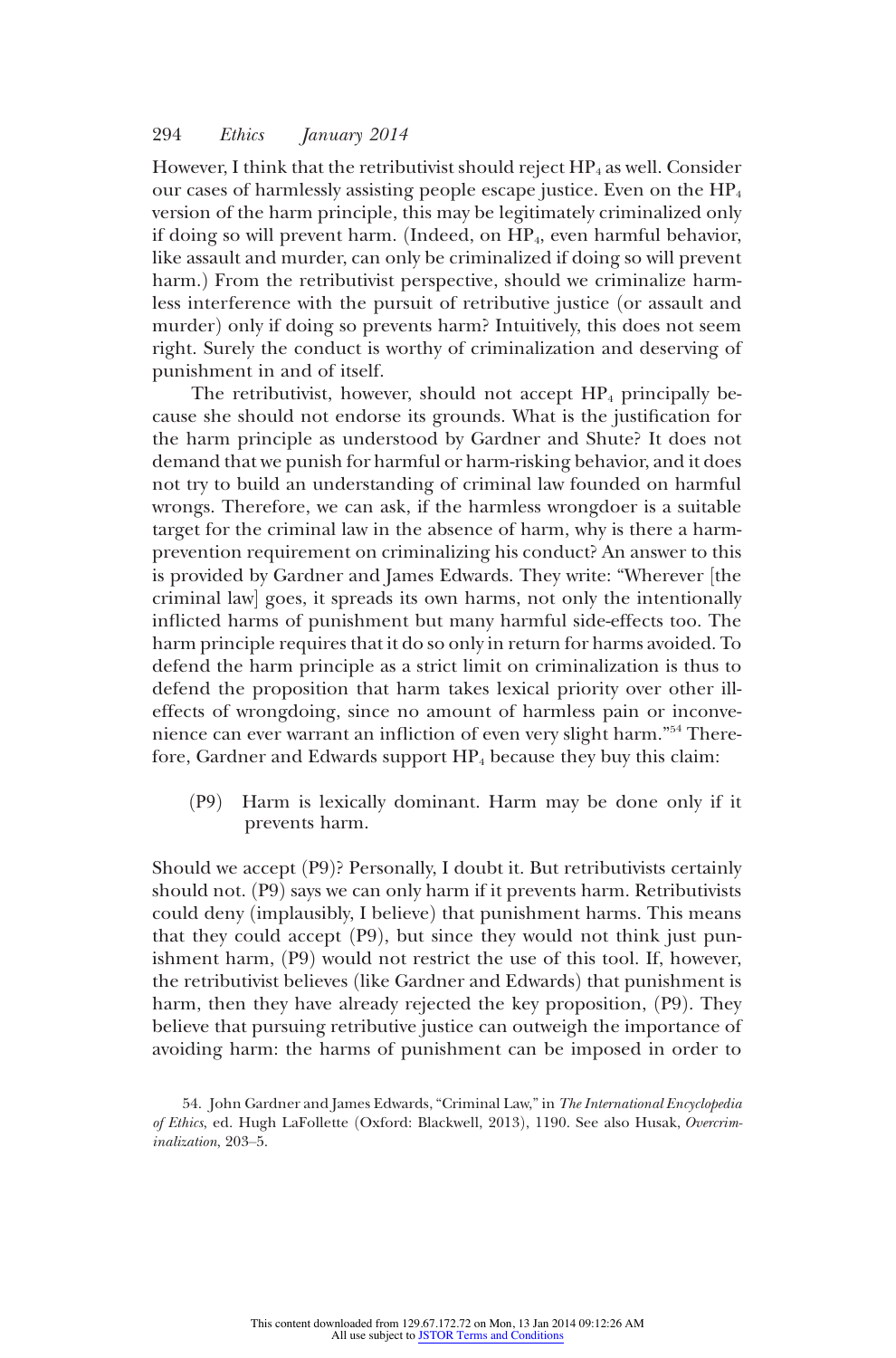achieve retributive justice. Given this, they cannot endorse the claim that avoiding harm takes lexical priority over everything else.

The retributivist might accept the following:

ðP10Þ Undeserved harms are lexically dominant. Undeserved harm may be done only if it prevents undeserved harm.

 $(P10)$  places a firm wedge between harms that genuinely further retributive justice and those that do not. The undeserved harms caused by the criminal justice process will take the form of unjust punishment and side-effect harms (such as the harms done to the friends and relatives of criminals). If the retributivist accepts  $(P10)$ , then two things follow. First, the retributivist vastly reduces the role that her retributivism can play in any actual punitive scheme. The retributivist can allow for just punishment (deserved harm), when no undeserved harm will be brought about, without preventing undeserved harm. However, since all actual punitive schemes produce undeserved harms, through side-effects and errors, in setting up such any actual scheme we must focus first and foremost on preventing undeserved harms. If punishing our murderer causes or risks, but does not prevent, undeserved harm, then we must not do it—no amount of retributive justice makes up for a speck of undeserved harm. Therefore, accepting the lexical priority of preventing undeserved harm means rejecting the Retributive Principle in a world like ours, where we cannot be sure that only deserved harms will be done.

Second, accepting the lexical priority of preventing undeserved harms over other goals means accepting the harm principle not as a fundamental principle about what kinds of conduct the criminal law ought, in principle, to be concerned with but rather as a contingent principle. It is a principle that we endorse only when and because the criminal law makes mistakes or harms those it does not intend to—it is the risk of undeserved (and thus unintended) harm that drives the restriction. We can reject  $HP_4$  and criminalize conduct even when doing so will not prevent undeserved harm, if we know that only deserved harms will result. But since our institutions cannot do this, then we should accept  $HP_4$  in the real world.

Put together, these two points allow us to endorse both the harm principle and retributivism but not to put them together within a system of criminal law (we cannot endorse them together). That is because the two principles operate at different levels. Retributivism, on this view, is an ideal principle, which we can use only where retributive justice will be delivered with perfect precision and will not harm anyone undeservedly. The harm principle, meanwhile, is not an ideal principle—it is a principle only for use in worlds (like ours) where criminal justice is delivered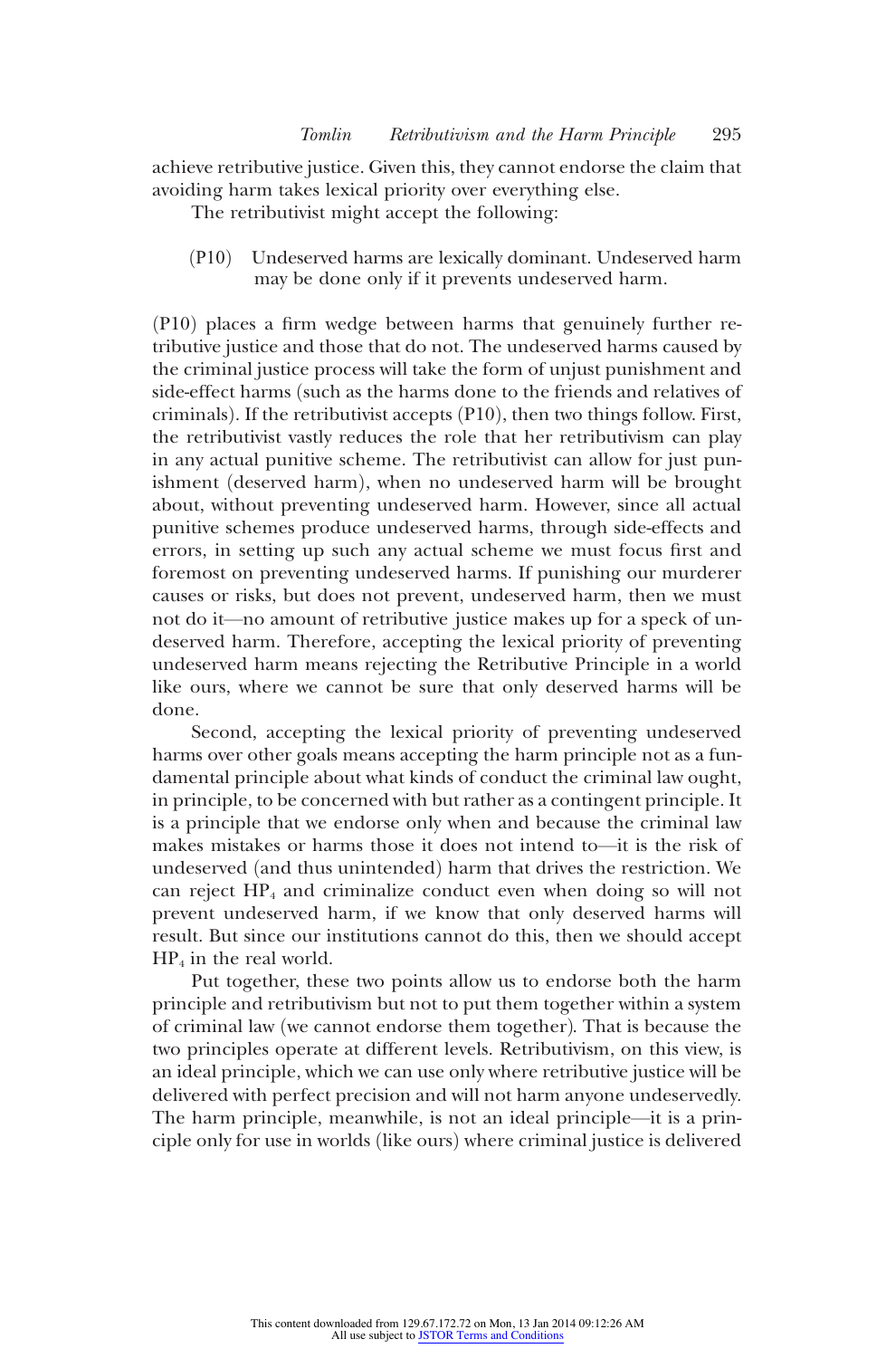imperfectly, where undeserved harm might be done by the system. In other words, the harm principle is a principle for the kind of world where retributive justice will not get a look in.

## COMPARATIVE PROPORTIONALITY AND THE HARM PRINCIPLE

Thus far I have shown that those who endorse the Retributive Principle should not accept any version of the harm principle. Even retributivists, however, who believe that punishment must be justified with reference to preventive concerns (and thus reject the Retributive Principle) could fall within the ambit of the thesis defended here, provided they accept that a principle of comparative proportionality should play a role in sentencing that is not fully subservient to preventive concerns.<sup>55</sup> This is important, since it brings many more theories and theorists within the ambit of my thesis. Indeed, some have argued that a commitment to proportionality is essential to retributivism,<sup>56</sup> and Matt Matravers argues that the "retributivist" resurgence of the second half of the twentieth century was really a demand for proportionality in sentencing, rather than a demand that punishments be deserved.<sup>57</sup>

Comparative proportionality demands two things—that like cases be treated alike, and that unlike cases be treated differently in proportion to their differences.58 Theories which give a fulsome role to comparative proportionality in punishment fall within the ambit of my thesis because comparative proportionality can recommend nonbeneficial or nonharm preventing punishment and therefore, like retributive justice, can be seen as impersonally valuable or important. To see this, consider a society which has only two crimes: A-ing and B-ing. B-ing is twice as bad as  $A$ -ing, such that comparative proportionality demands that  $B$ -ing be punished twice as much as A-ing. Imagine that, as things currently stand, A-ing is punished with two years' imprisonment, and  $B$ -ing with four, in accordance with comparative proportionality. The legislature learns that

55. This will include those who see retributivism/desert as having a role only in answering the second and third of Hart's questions (whom may we punish? and how much?) and not in answering his first (why may we punish?). See H. L. A Hart, Punishment and Responsibility (Oxford: Oxford University Press, 2008), 8-13.

56. Andrew von Hirsch, "Proportionate Sentencing: A Desert Perspective," in Principled Sentencing, 3rd ed., ed. Andrew von Hirsch, Andrew Ashworth, and Julian Roberts (Oxford: Hart, 2009), 115–25 at 117; Douglas Husak, "Retributivism, Proportionality, and the Challenge of the Drug Court Movement," in Retributivism Has a Past: Has It a Future?, ed. Michael Tonry (New York: Oxford University Press, 2012), 214–33 at 214.

57. Matt Matravers, "Is Twenty-First Century Punishment Post-Desert?," in Tonry, Retributivism Has a Past: Has It a Future?, 30–45.

58. Comparative proportionality is sometimes referred to as "ordinal proportionality," and can be contrasted with limiting proportionality, which simply demands that punishments for a given crime do not exceed some absolute level.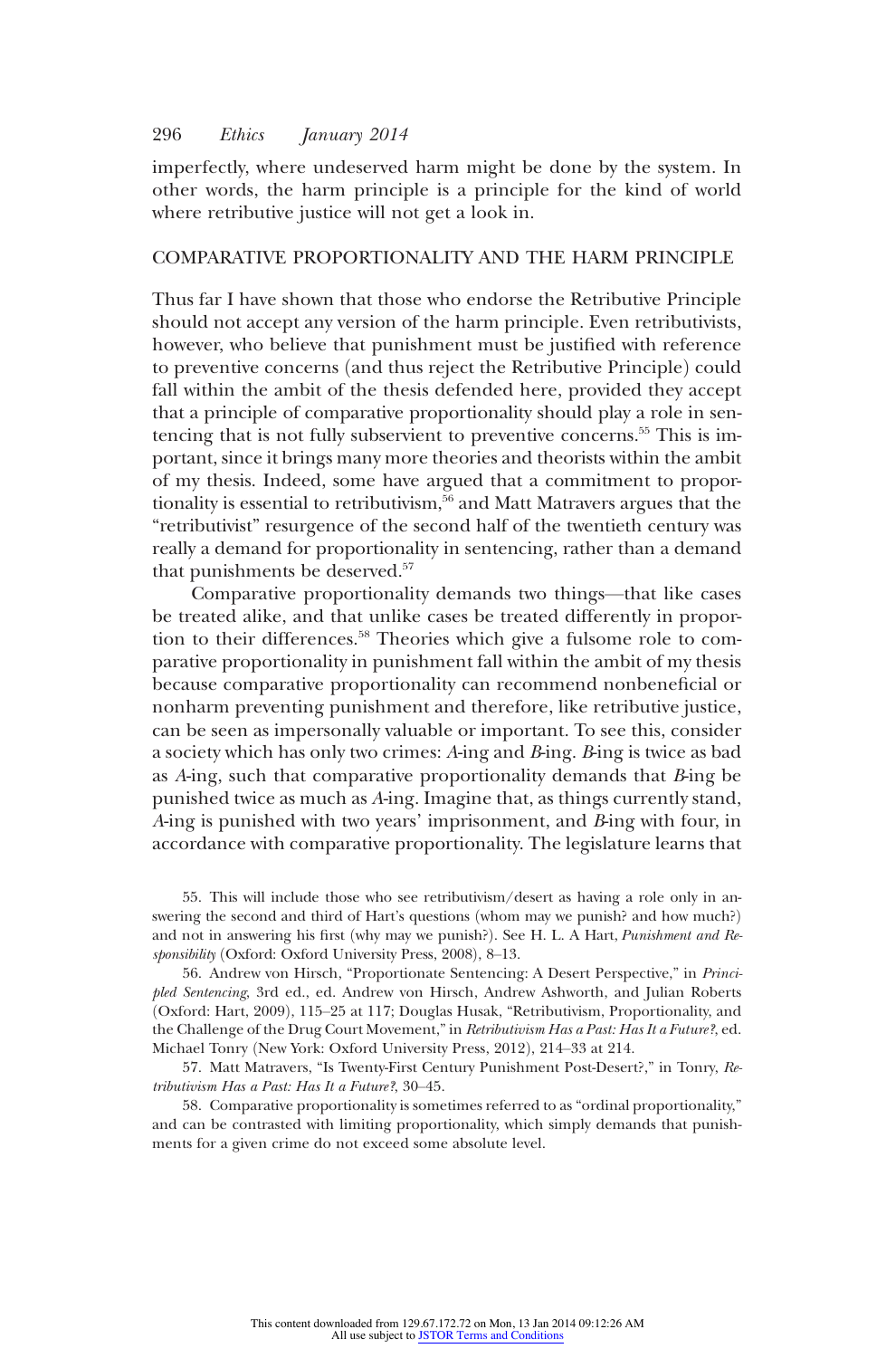if it increases the punishment of A-ing by one year, to three years, this will dramatically decrease incidences of A-ing. This move will, in and of itself, be just—the decrease in A-ing will justify the increased sentence on the preventively oriented punitive theory endorsed by the society. Comparative proportionality, meanwhile, demands that the sentence for B-ing be increased from four to six years, so that the punishment for B-ing remains twice that of A-ing.<sup>59</sup> However, B-ers are more determined than Aers and less easily deterred. The legislature learns that incidences of B-ing will not decrease at all by increasing the sentence from four to six years. Thus the increase in punishment for Bing, introduced in the name of proportionality, serves no preventive function whatsoever—a sentencing regime of three years for A-ing and four years for B-ing would be just as effective preventively, but it would be comparatively disproportionate and thus disallowed.

Given this, once the increases—from two to three and four to six years, respectively—are enacted, B-ers serving the last two years of their sentence are being punished purely to serve the goal of proportionality. Plausibly, they are made worse off, while nobody is made any better off, and if so comparative proportionality (if it has value) has impersonal value.

Since punishing people interferes with them, and this interference is not being done with the aim of preventing harm, then  $HP_1$  is to be rejected. Since it requires harming people without preventing harm, then those who endorse it should reject the lexical dominance of harm prevention and thus reject the grounds of HP4. And, if we can criminalize people interfering with the last two years of the B-ers' sentences, then we can criminalize harmless conduct and thus should reject  $HP_2$ and HP<sub>3</sub>.

Imagine a group who starts to break B-ers out of jail only in the last two years of their sentence. They develop a harmless technique of jailbreaking, and publicly explain that they will not break any B-ers out until they have served four years, so all B-ers will know that they will serve four years. Since this sentence has the same preventive effect as six years, the group do no harm to anyone else through weakening the primarily preventive enterprise of punishment. Therefore,  $HP_2$  and  $HP_3$  would demand that their conduct be allowed by criminal law, since it is harmless. And yet, if we believe in a principle of comparative proportionality, do we believe that a society cannot legitimately legislate to protect proportionate punishments? If comparatively proportionality is so important that it explains why we should punish B-ers for an extra two years in the first place,

<sup>59.</sup> I ask you to imagine that the overall severity of a punishment is directly proportionate to the length of a sentence, such that you always punish twice as much by punishing twice as long. This is obviously controversial.